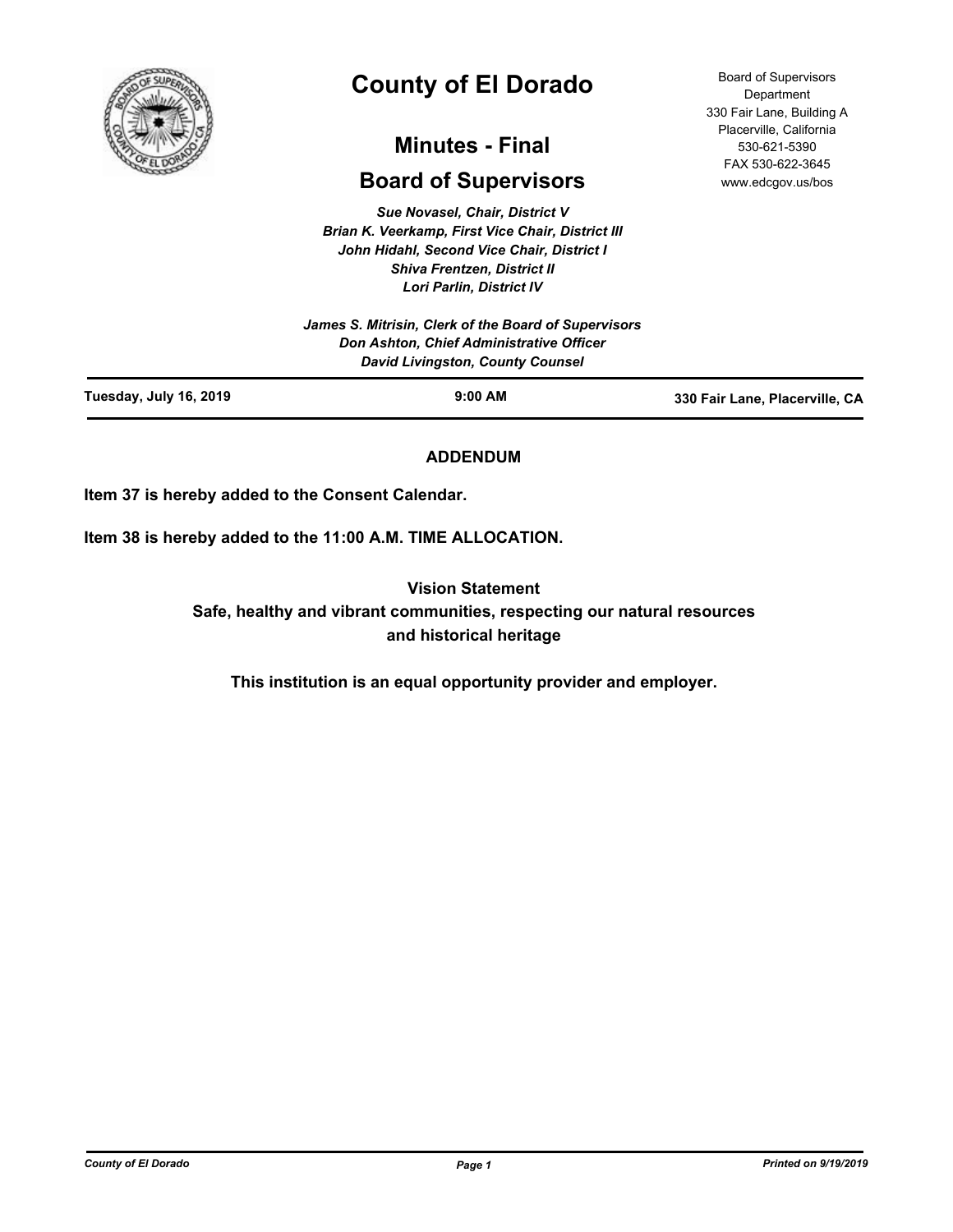Live Web Streaming and archiving of most Board of Supervisors meeting videos, all meeting agendas, supplemental materials and meeting minutes are available on the internet at: http://eldorado.legistar.com/Calendar.aspx

To listen to open session portions of the meeting in real time, dial (530) 621-7603. This specialized dial in number is programmed for listening only and is operable when the audio system inside the meeting room is activated. Please be advised that callers will experience silence anytime the Board is not actively meeting, such as during Closed Session or break periods.

The County of El Dorado is committed to ensuring that persons with disabilities are provided the resources to participate in its public meetings. Please contact the office of the Clerk of the Board if you require accommodation at 530-621-5390 or via email, edc.cob@edcgov.us, preferably no less than 24 hours in advance of the meeting.

The Board of Supervisors is concerned that written information submitted to the Board the day of the Board meeting may not receive the attention it deserves. The Board Clerk cannot guarantee that any FAX, email, or mail received the day of the meeting will be delivered to the Board prior to action on the subject matter.

The Board meets simultaneously as the Board of Supervisors and the Board of Directors of the Air Quality Management District, In-Home Supportive Services, Public Housing Authority, Redevelopment Agency and other Special Districts.

For Purposes of the Brown Act § 54954.2 (a), the numbered items on this Agenda give a brief description of each item of business to be transacted or discussed. Recommendations of the staff, as shown, do not prevent the Board from taking other action.

Materials related to an item on this Agenda submitted to the Board of Supervisors after distribution of the agenda packet are available for inspection during normal business hours in the public viewing packet located in Building A, 330 Fair Lane, Placerville or in the Board Clerk's Office located at the same address. Such documents are also available on the Board of Supervisors' Meeting Agenda webpage subject to staff's ability to post the documents before the meeting.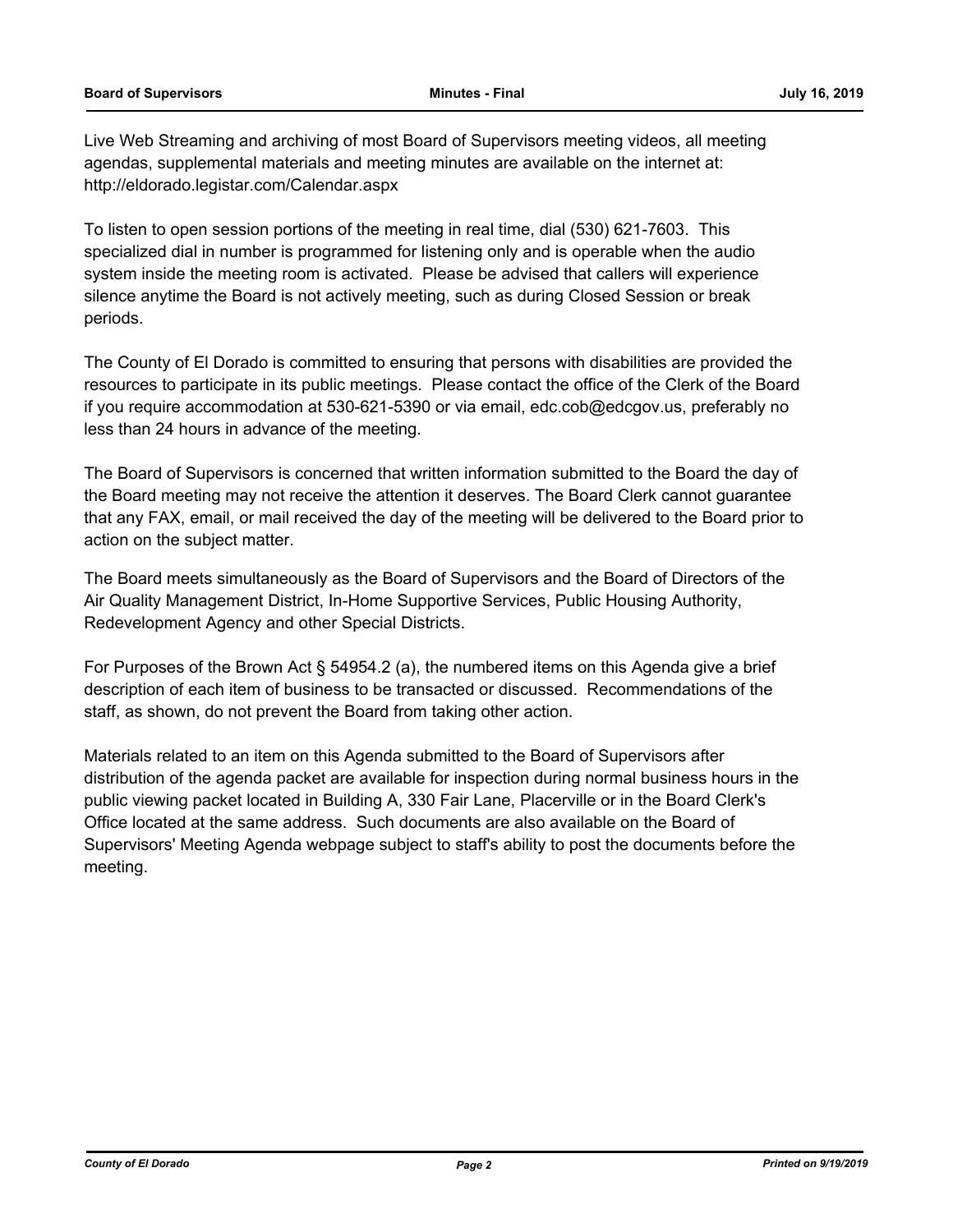# **PROTOCOLS FOR PUBLIC COMMENT**

Public comment will be received at designated periods as called by the Board Chair.

Public comment on items scheduled for Closed Session will be received before the Board recesses to Closed Session.

Except with the consent of the Board, individuals shall be allowed to speak to an item only once.

On December 5, 2017, the Board adopted the following protocol relative to public comment periods. The Board adopted minor revisions to the protocol on February 26, 2019, incorporated herein:

Time for public input will be provided at every Board of Supervisors meeting. Individuals will have three minutes to address the Board. Individuals authorized by organizations will have three minutes to present organizational positions and perspectives and may request additional time, up to five minutes. At the discretion of the Board, time to speak by any individual may be extended.

Public comment on certain agenda items designated and approved by the Board may be treated differently with specific time limits per speaker or a limit on the total amount of time designated for public comment. It is the intent of the Board that quasi-judicial matters have additional flexibility depending upon the nature of the issue. It is the practice of the Board to allocate 20 minutes for public comment during Open Forum and for each agenda item to be discussed. (Note: Unless designated on the agenda, there is no Open Forum period during Special Meetings.)

Individual Board members may ask clarifying questions but will not engage in substantive dialogue with persons providing input to the Board.

If a person providing input to the Board creates a disruption by refusing to follow Board guidelines, the Chair of the Board may take the following actions:

Step 1. Request the person adhere to Board guidelines. If the person refuses, the Chair may turn off the speaker's microphone.

Step 2. If the disruption continues, the Chair may order a recess of the Board meeting.

Step 3. If the disruption continues, the Chair may order the removal of the person from the Board meeting.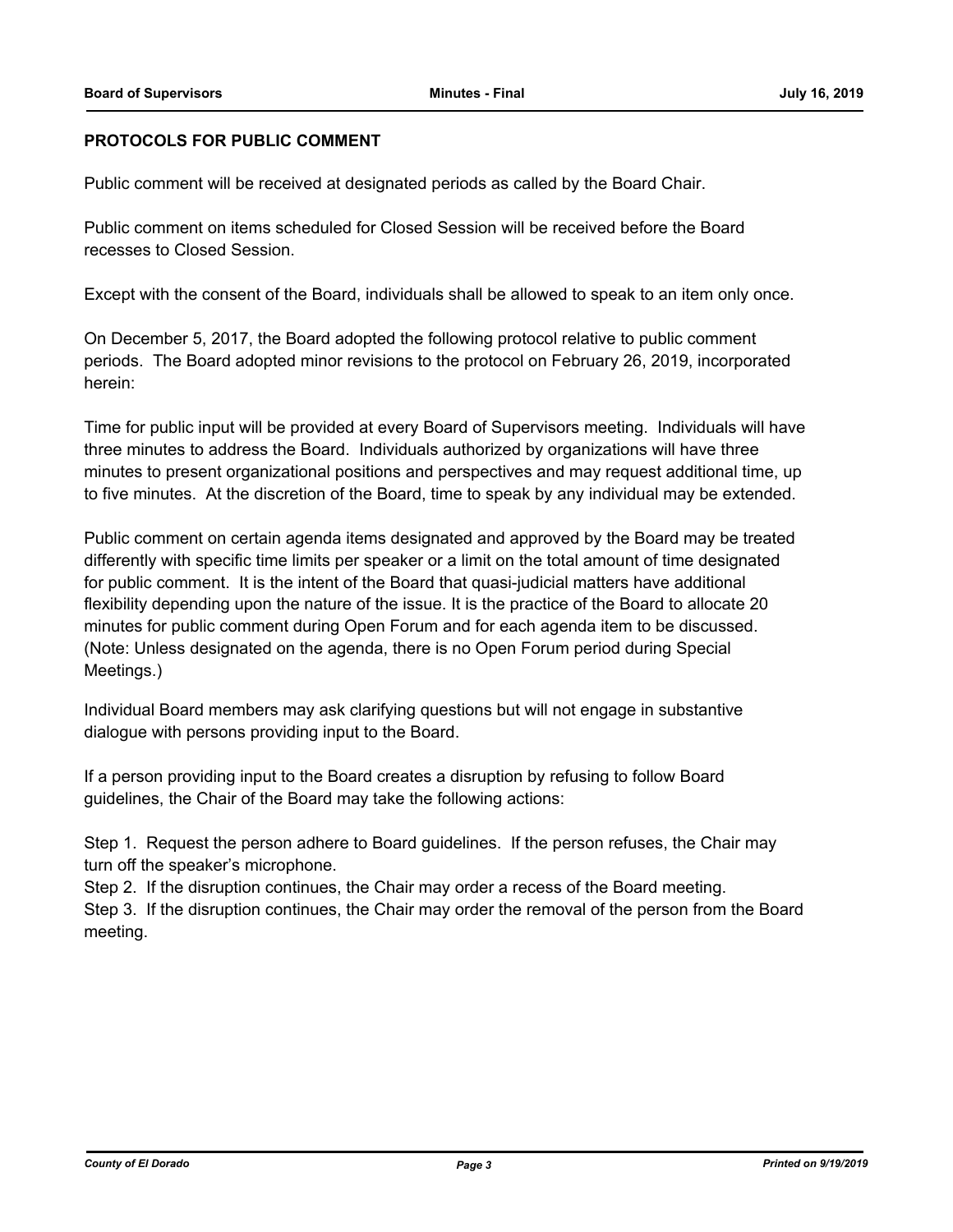# **9:00 A.M. - CALLED TO ORDER**

Present: 5 - Supervisor Veerkamp, Supervisor Frentzen, Supervisor Novasel, Supervisor Hidahl and Supervisor Parlin

#### **INVOCATION AND PLEDGE OF ALLEGIANCE TO THE FLAG**

**Pastor Craig Klatt of the Camino Adventist Church gave the Invocation. Supervisor Veerkamp led the Pledge of Allegiance to the Flag.**

#### **ADOPTION OF THE AGENDA AND APPROVAL OF CONSENT CALENDAR**

**A motion was made by Supervisor Frentzen, seconded by Supervisor Hidahl to Adopt the Agenda and Approve the Consent Calendar with the following changes: Pull items 22 and 23 for discussion. Supervisor Veerkamp recused himself from item 26.**

**Yes:** 5 - Veerkamp, Frentzen, Novasel, Hidahl and Parlin

The Board may make any necessary additions, deletions or corrections to the agenda including moving items to or from the Consent Calendar and adopt the agenda and the Consent Calendar with one single vote. A Board member may request an item be removed from the Consent Calendar for discussion and separate Board action. At the appropriate time as called by the Board Chair, members of the public may make a comment on matters on the Consent Calendar prior to Board action.

# **OPEN FORUM**

*Public Comment: T. Kayes, K. Payne, L. Parsons, K. Greenwood, K. Smith, R. Wagner*

# [19-1137](http://eldorado.legistar.com/gateway.aspx?m=l&id=/matter.aspx?key=26459) OPEN FORUM (See Attachment)

Open Forum is an opportunity for members of the public to address the Board of Supervisors on subject matter that is not on their meeting agenda and within their jurisdiction. Public comments during Open Forum are limited to three minutes per person. Individuals authorized by organizations will have three minutes to present organizational positions and perspectives and may request additional time, up to five minutes. The total amount of time reserved for Open Forum is 20 Minutes.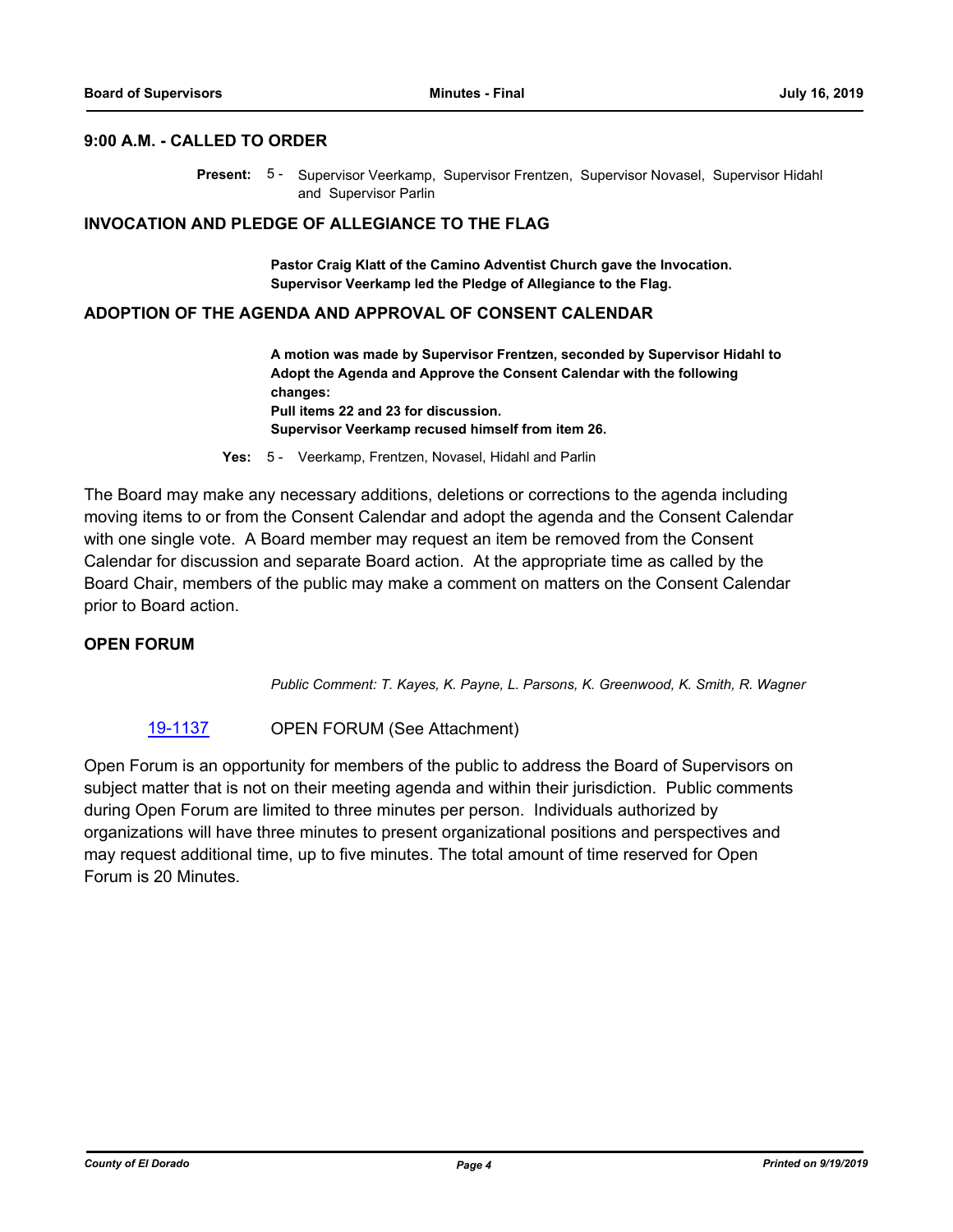# **CONSENT CALENDAR**

**1.** [19-1033](http://eldorado.legistar.com/gateway.aspx?m=l&id=/matter.aspx?key=26355) Clerk of the Board recommending the Board approve the Minutes from the regular meeting of June 25, 2019.

**This matter was Approved on the Consent Calendar.**

### **GENERAL GOVERNMENT - CONSENT ITEMS**

**2.** [16-0305](http://eldorado.legistar.com/gateway.aspx?m=l&id=/matter.aspx?key=20961) Chief Administrative Office recommending the Board find that a state of emergency continues to exist in El Dorado County as a result of unprecedented tree mortality due to drought conditions and related bark beetle infestations. (Cont. 6/25/19, Item 4)

**This matter was Approved on the Consent Calendar.**

**3.** [19-0512](http://eldorado.legistar.com/gateway.aspx?m=l&id=/matter.aspx?key=25833) Chief Administrative Office, Facilities Division, recommending the Board authorize the Purchasing Agent to sign Amendment II to Agreement for Services 271-O1611 (3864) with Modular Space Corporation, Inc., to authorize the assignment of Modular Space Corporation, Inc. to Williams Scotsman, Inc. to provide temporary office space for the Air Quality Management District (AQMD).

> **FUNDING:** AQMD Permit Revenues, Penalty Revenue, State Grant Administration Funds, Motor Vehicle Emission Reduction Program Administration Funds.

**This matter was Approved on the Consent Calendar.**

**4.** [19-0963](http://eldorado.legistar.com/gateway.aspx?m=l&id=/matter.aspx?key=26286) Chief Administrative Office, Procurement and Contracts Division, presenting a list of County surplus property and recommending the Board so declare and authorize disposal of same in accordance with the procedures outlined in the County's Purchasing Ordinance, Chapter 3.12 and Section 3.12.220 thereof.

**FUNDING:** Various.

**This matter was Approved on the Consent Calendar.**

**5.** [19-0991](http://eldorado.legistar.com/gateway.aspx?m=l&id=/matter.aspx?key=26314) Clerk of the Board, based upon the recommendation of the Diamond Springs and El Dorado Community Advisory Committee, recommending the Board make the following appointment to the Diamond Springs and El Dorado Community Advisory Committee: Reappoint Meredith A. Stirling, Member, Term Expiration 7/16/2023.

**This matter was Approved on the Consent Calendar.**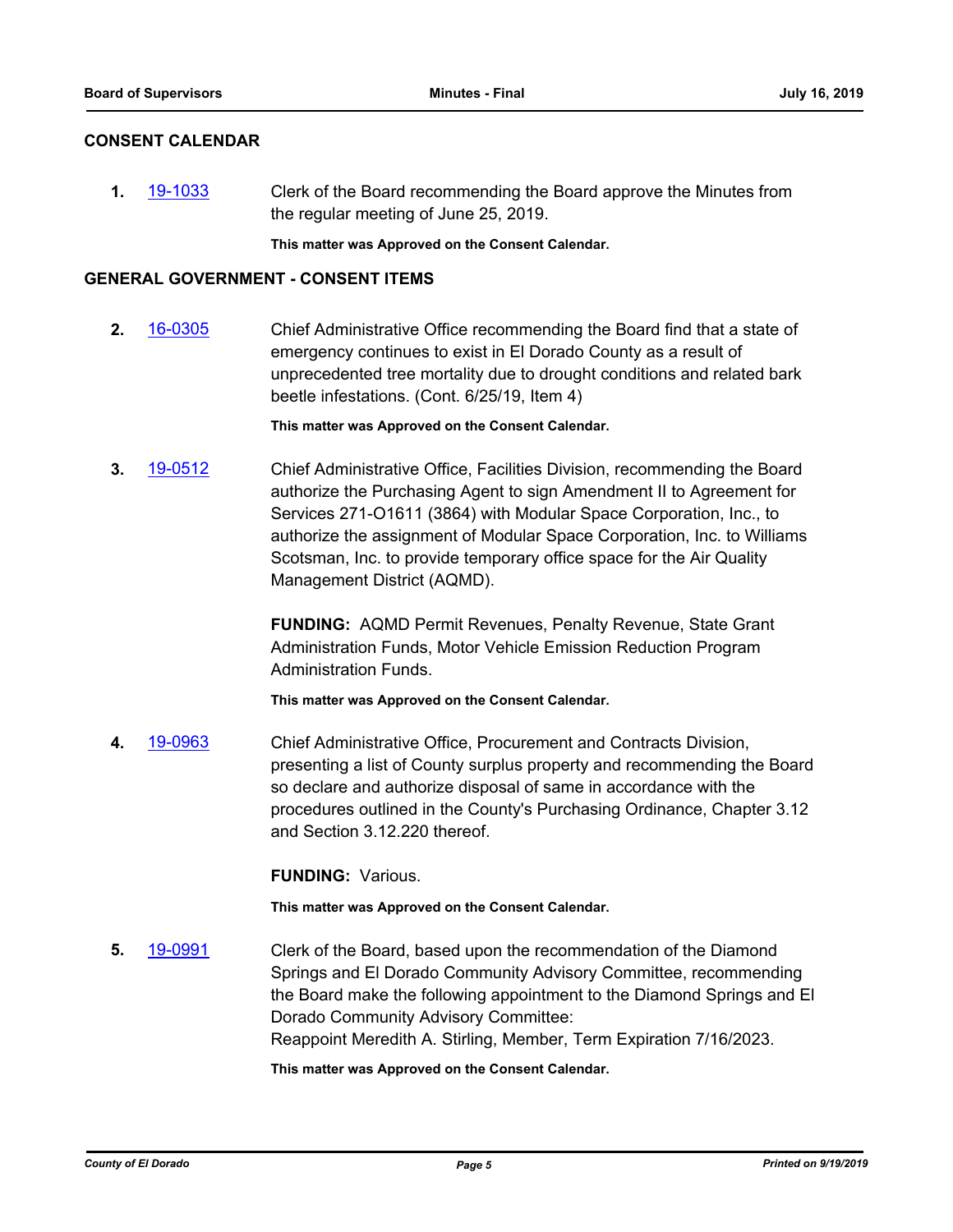**6.** [19-0999](http://eldorado.legistar.com/gateway.aspx?m=l&id=/matter.aspx?key=26322) Clerk of the Board, based upon the recommendation of Supervisor Veerkamp, recommending the Board make the following appointment to the Assessment Appeals Board: Reappoint Sandi North, District III Member, Term Expiration 9/1/2022.

**This matter was Approved on the Consent Calendar.**

**7.** [19-1032](http://eldorado.legistar.com/gateway.aspx?m=l&id=/matter.aspx?key=26354) Clerk of the Board recommending the Board, based upon the recommendation of the El Dorado County Airport Advisory Committee, make the following reappointments to the El Dorado County Airport Advisory Committee: Reappoint Sue Bell, Representing Georgetown Airport - 4 year term, term expiration 07/16/2023; and Reappoint Michael Worth, Representing Placerville Airport - 4 year term, term expiration 07/16/2023.

**This matter was Approved on the Consent Calendar.**

**8.** [19-0539](http://eldorado.legistar.com/gateway.aspx?m=l&id=/matter.aspx?key=25860) El Dorado County Fish and Game Committee, in collaboration with the Clerk of the Board, recommending the Board Approve the Final Passage (Second Reading) of Ordinance **5103** to repeal County Ordinance Code Article XII. *Fish and Game Committee,* Chapter 2.20.820 et. seq. (Ordinances 550, 1017, and 3359, respectively) in support of Good Governance Objective 2.1 which directs staff to review all ordinances. (Cont. 6/25/19 Item 37)

**Ordinance 5103 was Adopted upon Approval of the Consent Calendar.**

**9.** [19-1034](http://eldorado.legistar.com/gateway.aspx?m=l&id=/matter.aspx?key=26356) Elections Department recommending the Board adopt and authorize the Chair to sign Resolution **114-2019** giving authority to the Registrar of Voters to conduct negotiations, execute and submit all documents to expand the El Dorado County voting system, and submit reimbursement requests to the California Secretary of State's Voting Modernization Board for up to \$621,206.40.

> **FUNDING:** Up to \$621,206.40 to be reimbursed by State Voting Modernization Board Proposition 41 funds with no County match required.

**Resolution 114-2019 was Adopted upon Approval of the Consent Calendar.**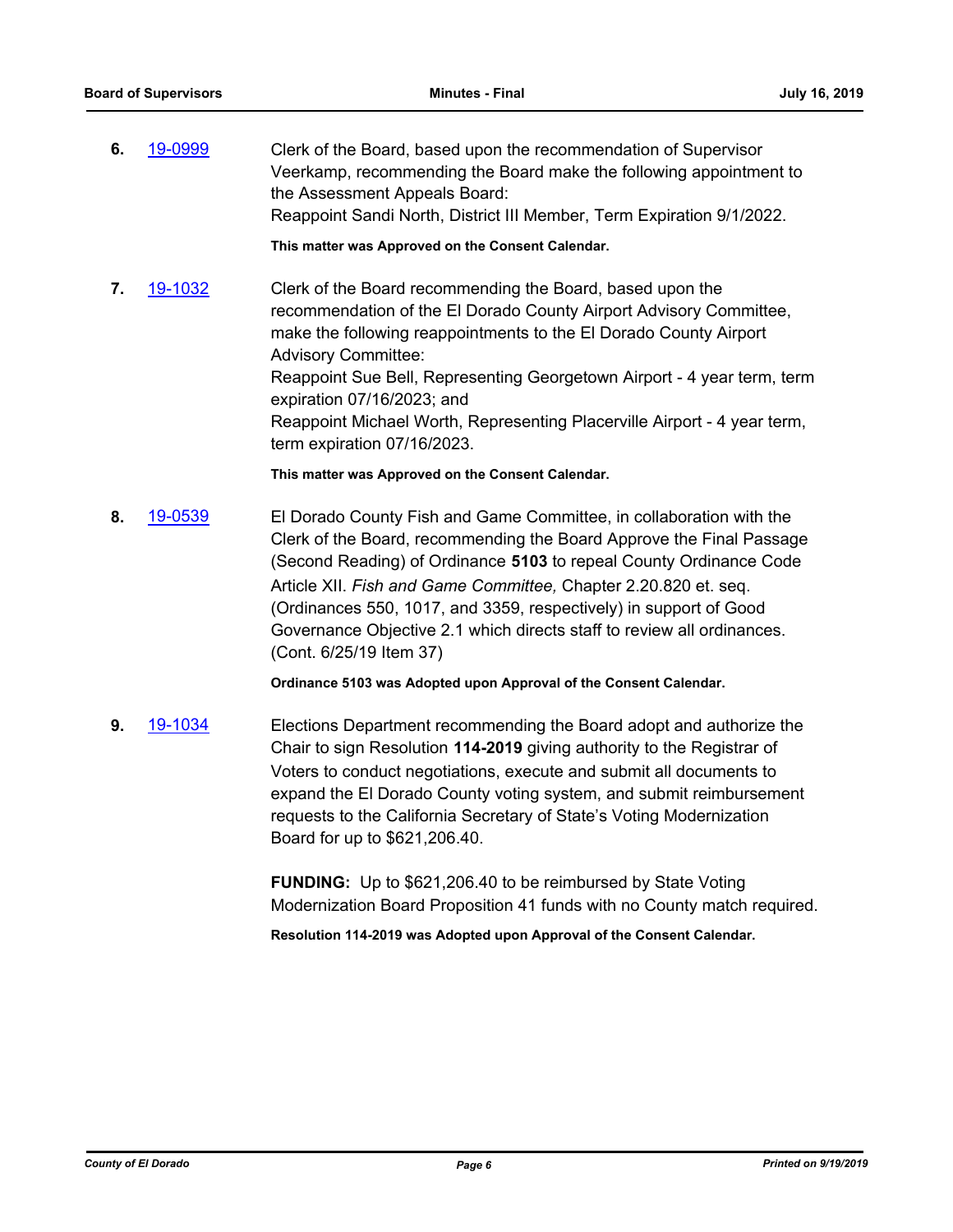**10.** [19-0875](http://eldorado.legistar.com/gateway.aspx?m=l&id=/matter.aspx?key=26198) Human Resources Department recommending the Board adopt and authorize the Chair to sign the negotiated Letter of Agreement to the Memorandum of Understanding between the County of El Dorado and El Dorado County Law Enforcement Management Association representing the Law Enforcement Sworn Management bargaining unit, addressing impacts of Reductions in Force related to the closure of the Placerville Juvenile Hall.

**FUNDING:** General Fund.

**This matter was Approved on the Consent Calendar.**

**11.** [19-1029](http://eldorado.legistar.com/gateway.aspx?m=l&id=/matter.aspx?key=26351) Human Resources Department recommending the Board approve and adopt the following: 1) Revised class specification for the Health and Human Services

Agency: Food Services Supervisor and Manager of Mental Health Programs;

2) Revised class specifications for the Sheriff's Office: Sheriff's Correctional Officer I/II (Title Change from: Correctional Officer I/II) and Sheriff's Correctional Sergeant (Title Change from: Correctional Sergeant);

3) New class specification for the Health and Human Services Agency: Licensed Vocational Nurse I/II;

4) Adopt and authorize the Chair to sign Resolution **112-2019** to approve the following:

a) Salary range, job class number, and bargaining unit for the new classifications of Licensed Vocational Nurse I and Licensed Vocational Nurse II;

b) Deletion of one (1.0 FTE) Sr. Licensed Vocational Nurse position and the addition of one (1.0 FTE) Licensed Vocational Nurse I/II position in the Health and Human Services Agency;

c) Deletion of one (1.0 FTE) Program Manager position and the addition of one (1.0 FTE) Manager of Mental Health Programs position in the Health and Human Services Agency;

d) Abolishment of the Sr. Vocational Nurse classification;

e) Abolishment of the Licensed Vocational Nurse classification;

f) Title change from Correctional Officer I/II to Sheriff's Correctional Officer I/II; and

g) Title change from Correctional Sergeant to Sheriff's Correctional Sergeant.

**FUNDING:** Approximately \$14,000: 47% Federal Funding, 39% Realignment, 7% Fees, and 6% Mental Health Services Act.

**This matter was Approved and Resolution 112-2019 was Adopted upon Approval of the Consent Calendar.**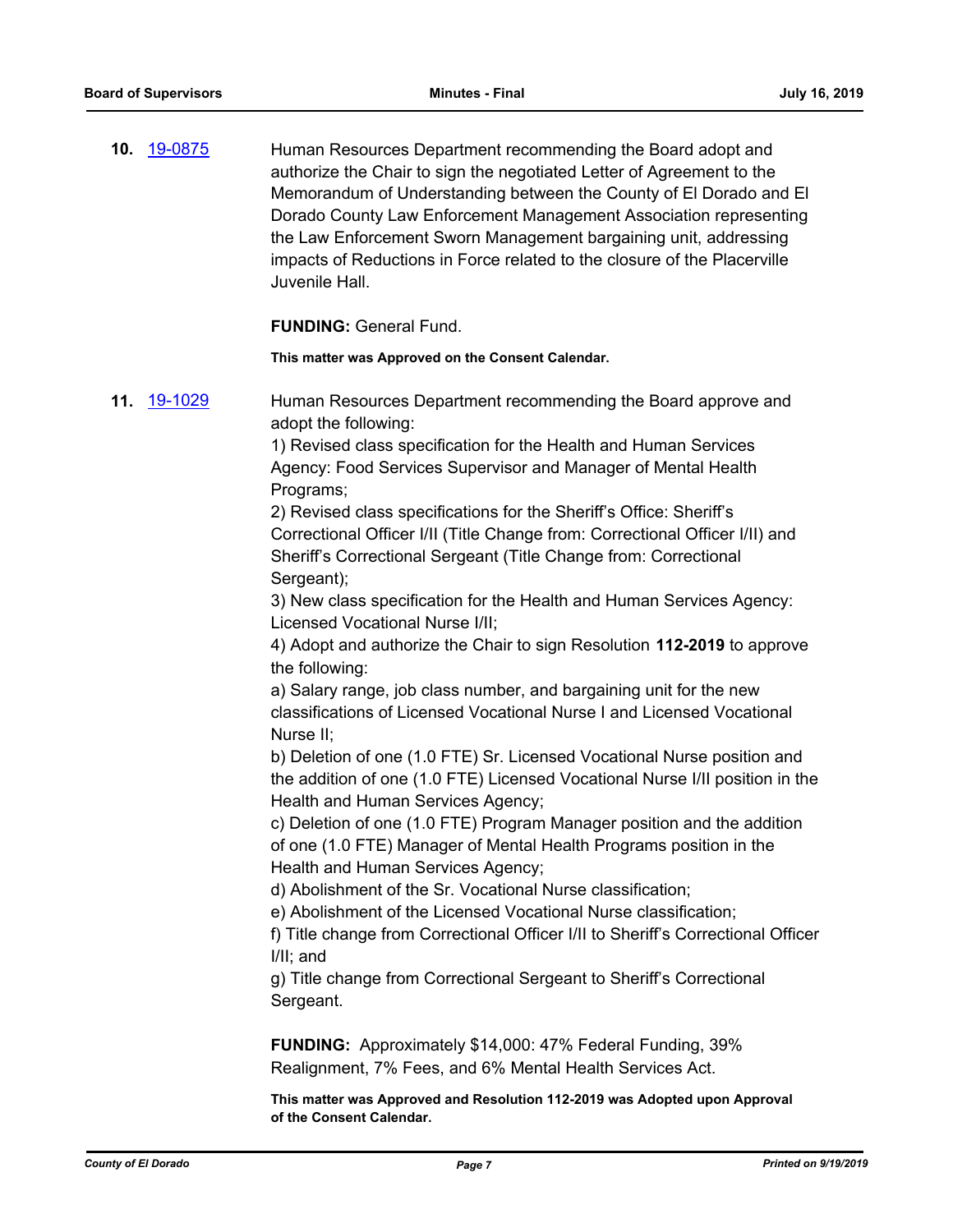**12.** [19-1030](http://eldorado.legistar.com/gateway.aspx?m=l&id=/matter.aspx?key=26352) Human Resources Department recommending the Board approve and authorize the Chair to sign the Salary and Benefits Resolution **108-2019** for Unrepresented Employees which: 1) Modifies the existing language pertaining to Salaries/Compensation of Elected Department heads to incorporate and further memorialize existing language from Resolution 084-2019;

2) Modifies the existing language related to the grievance procedure to remove inapplicable references to labor representatives; and 3) Adds language to provide for sufficient extra help staffing for special events pertaining to the elections cycle, notwithstanding Personnel Rule 1108, Nepotism.

### **FUNDING:** N/A

**Resolution 108-2019 was Adopted upon Approval of the Consent Calendar.**

**13.** [19-1042](http://eldorado.legistar.com/gateway.aspx?m=l&id=/matter.aspx?key=26364) Human Resources Department recommending the Board: 1) Approve and adopt the new Superintendent class specification for the Probation Department; and 2) Adopt and authorize the Chair to sign Resolution **113-2019** to approve the salary range, job class number, and bargaining unit for the new classification of Superintendent.

#### **FUNDING:** N/A

**This matter was Approved and Resolution 113-2019 was Adopted upon Approval of the Consent Calendar.**

**14.** [19-0899](http://eldorado.legistar.com/gateway.aspx?m=l&id=/matter.aspx?key=26222) Treasurer-Tax Collector's Office recommending the Board adopt and authorize the Chair to sign Resolution **106-2019** pertaining to the following:

> 1) Authorizing the deposit and withdrawal of El Dorado County monies in the Local Agency Investment Fund (LAIF); and

> 2) Updating the names and titles of the El Dorado County officers authorized to order the deposit or withdrawal of El Dorado County monies in LAIF.

# **FUNDING:** N/A

**Resolution 106-2019 was Adopted upon Approval of the Consent Calendar.**

**15.** [19-1060](http://eldorado.legistar.com/gateway.aspx?m=l&id=/matter.aspx?key=26382) Supervisor Hidahl recommending the Board make the following District I appointment to the Parks and Recreation Commission: Appoint Wayne Lowery, Member District I (Vacant), Term Expiration 1/1/2021.

#### **This matter was Approved on the Consent Calendar.**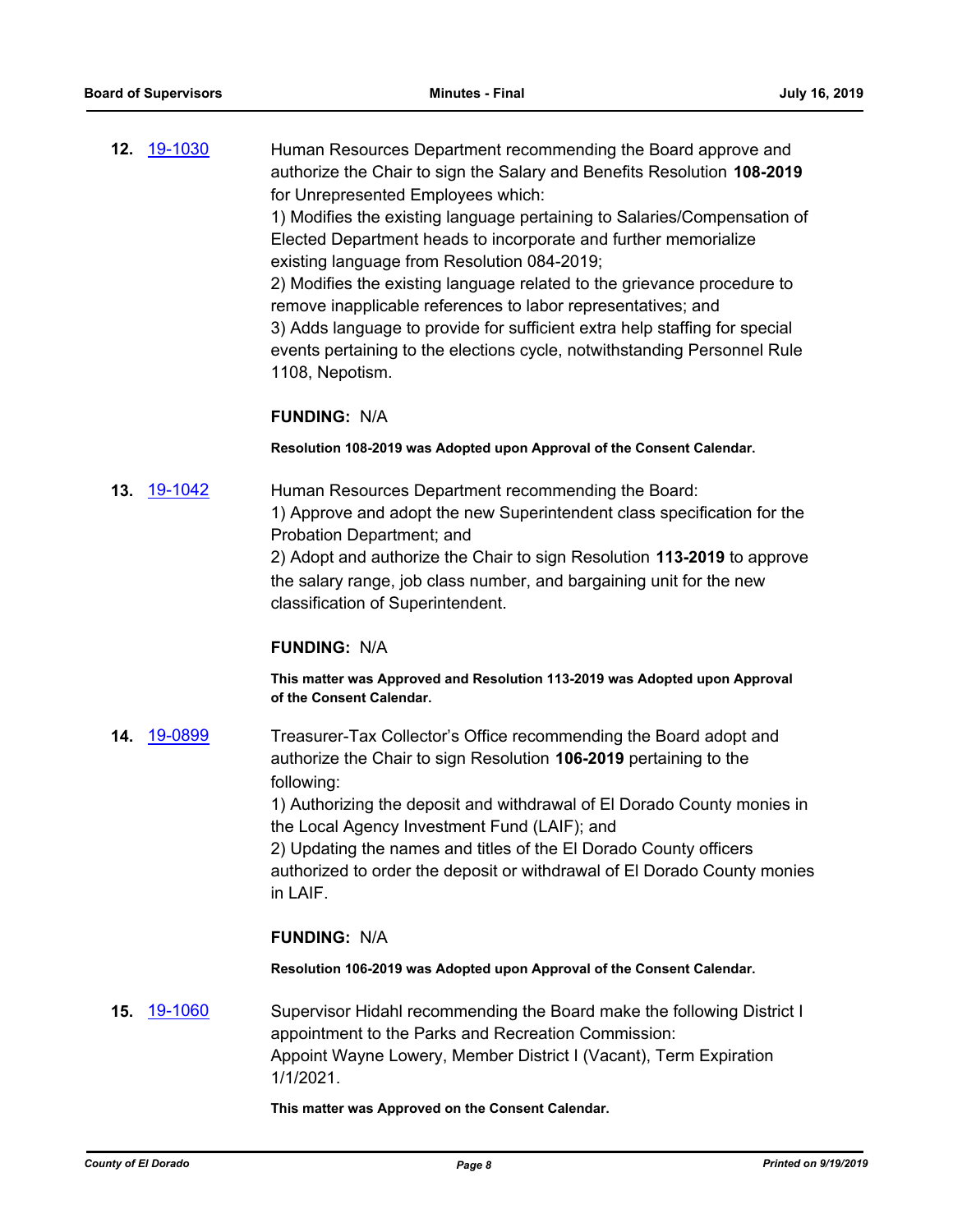**16.** [19-1050](http://eldorado.legistar.com/gateway.aspx?m=l&id=/matter.aspx?key=26372) Supervisor Parlin recommending the Board appoint Stanley Butts to the Georgetown Cemetery Zone of Benefit Advisory Committee.

**This matter was Approved on the Consent Calendar.**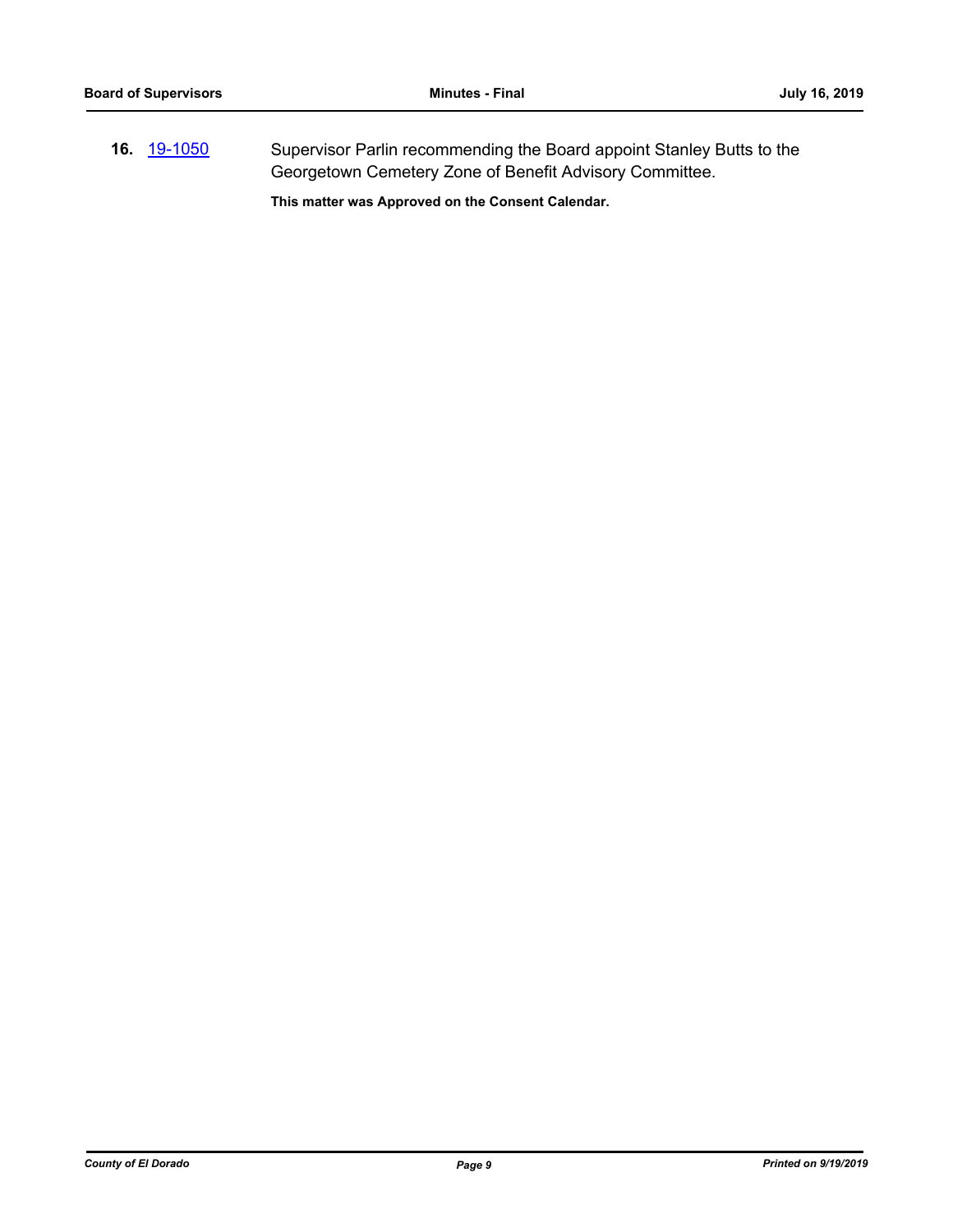#### **HEALTH AND HUMAN SERVICES - CONSENT ITEMS**

**17.** [19-0715](http://eldorado.legistar.com/gateway.aspx?m=l&id=/matter.aspx?key=26037) Health and Human Services Agency recommending the Board: 1) Approve and authorize the Chair to sign funding Agreement 3964 with Tahoe Coalition for the Homeless, for the provision of Homeless Prevention and Diversion services, in the amount of \$30,000, for the term from July 16, 2019 through June 30, 2020; and 2) Authorize the Health and Human Services Agency Director, or designee, to execute further documents relating to funding Agreement 3964, including amendments which do not increase the maximum dollar amount or term of the Agreement, and contingent upon approval by County Counsel and Risk Management.

**FUNDING:** 100% Community Services Block Grant.

**This matter was Approved on the Consent Calendar.**

**18.** [19-0846](http://eldorado.legistar.com/gateway.aspx?m=l&id=/matter.aspx?key=26169) Library Department recommending the Board approve and authorize the Chair to sign Resolution **109-2019**, amending the Authorized Personnel Allocation Resolution 105-2019 to add 1.0 FTE Supervising Library Assistant to the Library personnel allocation.

**FUNDING:** Library Taxes 64%, General Fund 36%.

**Resolution 109-2019 was Adopted upon Approval of the Consent Calendar.**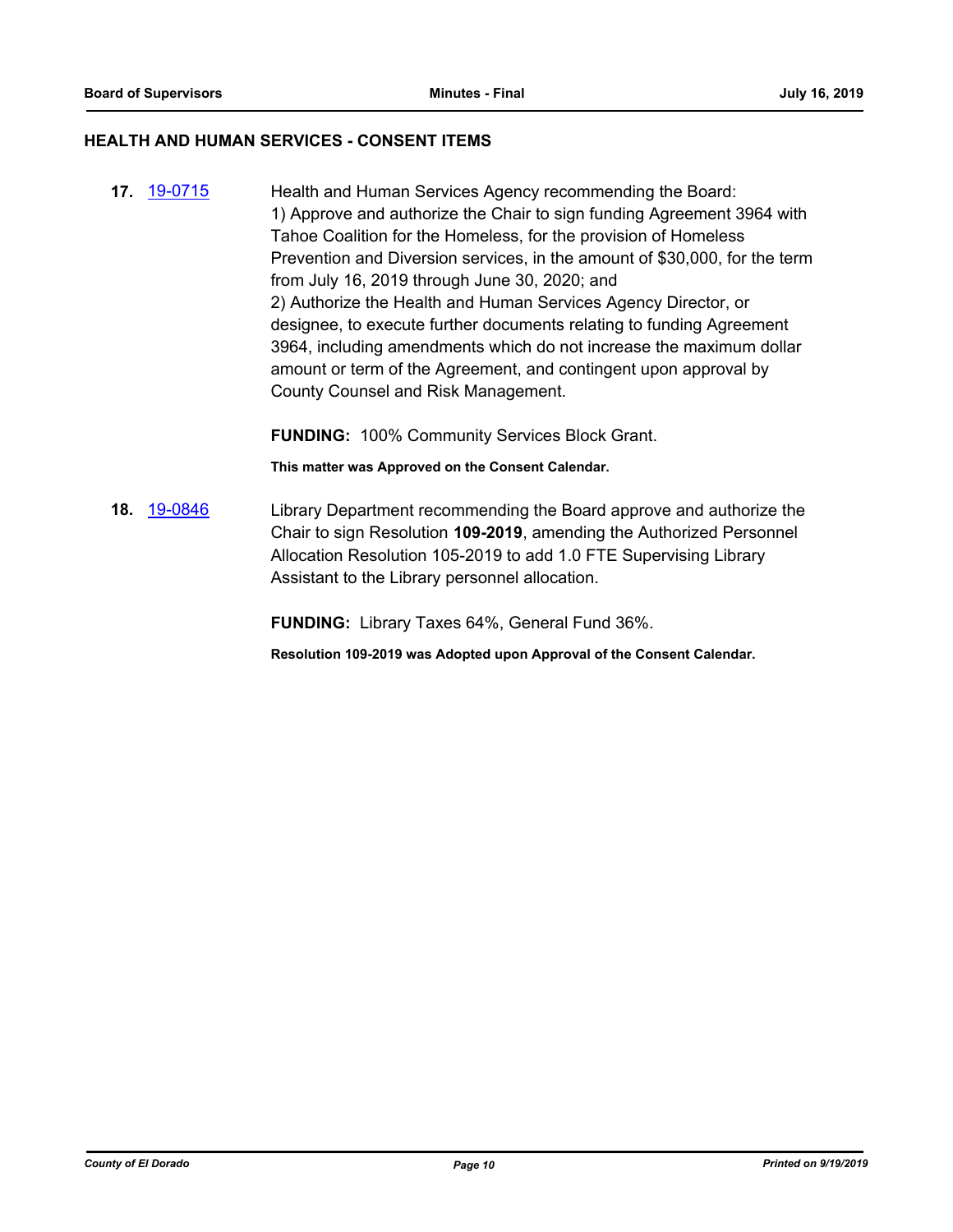### **LAND USE AND DEVELOPMENT - CONSENT ITEMS**

**19.** [19-0907](http://eldorado.legistar.com/gateway.aspx?m=l&id=/matter.aspx?key=26230) Department of Transportation recommending the Board approve the following: 1) Award Bid 19-863-074 for the purchase of Equipment / Truck Tires, Tubes, Wheels and Related Products and Services to the low qualified bidder, Sierra Nevada Tire and Wheel of Placerville, CA; 2) Authorize the Purchasing Agent to issue a purchase order contract in the amount of \$285,000 for a thirty-six (36) month period following Board approval; and 3) Authorize the Purchasing Agent to increase the purchase order contract on an "as needed" basis during the awarded period as long as funding is available within the requesting department's budget. **FUNDING:** Road Fund - Discretionary.

**This matter was Approved on the Consent Calendar.**

**20.** [19-0662](http://eldorado.legistar.com/gateway.aspx?m=l&id=/matter.aspx?key=25984) Department of Transportation recommending the Board: 1) Approve the addition of a hookloader attachable hot patch totaling \$99,000 to the Fiscal Year 2019-2020 Board-Adopted Recommended Budget Fixed Asset List, to re-budget the item from Fiscal Year 2018-2019; and

> 2) Approve the price decrease on the Fixed Asset List for the paving machine of \$99,000 to bring the new total to \$301,000, resulting in no change to the Fiscal Year 2019-2020 Budget.

**FUNDING:** Road Fund.

**This matter was Approved on the Consent Calendar.**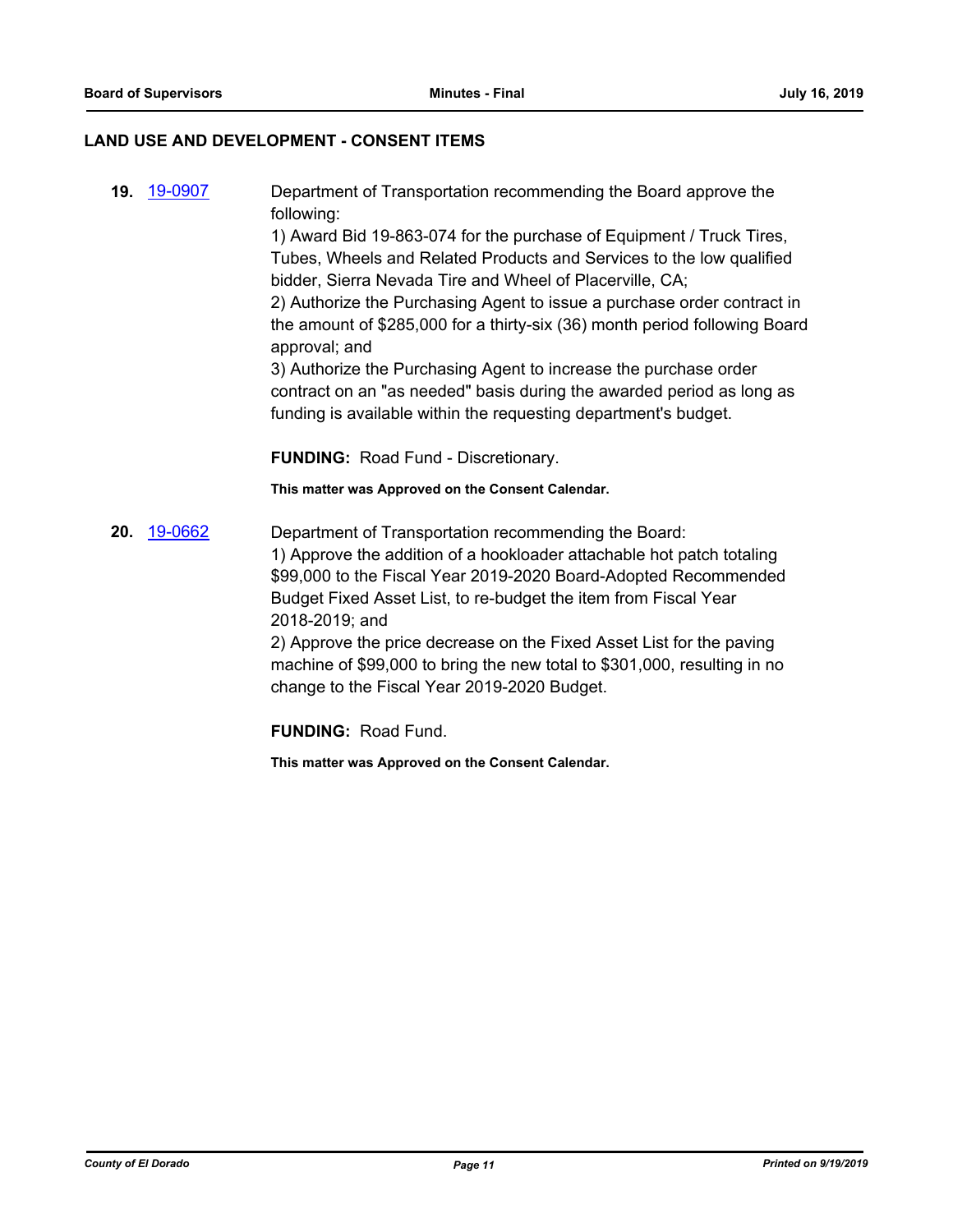| 21. | 19-0987     | Department of Transportation recommending the Board:<br>1) Accept the subdivision improvements for Serrano Village K5, Phase 2,<br>Unit 8, TM 10-1496-R, as complete;<br>2) Reduce Performance Bond 0702213 from \$2,017,781.19 to<br>\$201,778.12, which is ten percent of the total cost of the subdivision<br>improvements. This amount guarantees against any defective work, labor<br>done, or defective materials furnished, which is to be released after one<br>year if no claims are made;<br>3) Hold Laborers & Materialmens Bond 0702213 in the amount of<br>\$1,008,890.59 for six months to guarantee payments to persons<br>furnishing labor, materials, or equipment; and<br>4) Authorize the Clerk of the Board to release the respective Bonds after<br>the required time periods upon written request by the department.     |
|-----|-------------|------------------------------------------------------------------------------------------------------------------------------------------------------------------------------------------------------------------------------------------------------------------------------------------------------------------------------------------------------------------------------------------------------------------------------------------------------------------------------------------------------------------------------------------------------------------------------------------------------------------------------------------------------------------------------------------------------------------------------------------------------------------------------------------------------------------------------------------------|
|     |             | <b>FUNDING: Developer Funded. (No Federal Funds)</b>                                                                                                                                                                                                                                                                                                                                                                                                                                                                                                                                                                                                                                                                                                                                                                                           |
|     |             | This matter was Approved on the Consent Calendar.                                                                                                                                                                                                                                                                                                                                                                                                                                                                                                                                                                                                                                                                                                                                                                                              |
|     | 22. 19-0992 | Department of Transportation recommending the Board:<br>1) Approve the addition of a 2019 Dodge Charger SXT AWD to the<br>Fiscal Year 2019-20 Department of Transportation's Fleet Replacement<br><b>Vehicles Fixed Asset List;</b><br>2) Make findings that this purchase is exempt from competitive bidding in<br>accordance with Purchasing Ordinance 3.12.160, Section D;<br>3) Authorize the Purchasing Agent to utilize the State of California<br>competitively bid Contract 1-18-23-10B for the acquisition of one (1) 2019<br>Dodge Charger SXT AWD; and<br>4) Authorize the Purchasing Agent to sign a purchase order to the<br>awarded state vendor, Elk Grove Auto Group in the amount of \$26,017.00<br>plus applicable delivery, fees, and taxes (estimated at \$2,044.98,) for a<br>one time purchase following Board approval. |
|     |             | <b>FUNDING: Fleet Internal Services, Accident Fund.</b>                                                                                                                                                                                                                                                                                                                                                                                                                                                                                                                                                                                                                                                                                                                                                                                        |
|     |             | Publlic Comment: K. Greenwood                                                                                                                                                                                                                                                                                                                                                                                                                                                                                                                                                                                                                                                                                                                                                                                                                  |
|     |             | A motion was made by Supervisor Veerkamp, seconded by Supervisor HIdahl to<br>Continue this matter to July 23, 2019.                                                                                                                                                                                                                                                                                                                                                                                                                                                                                                                                                                                                                                                                                                                           |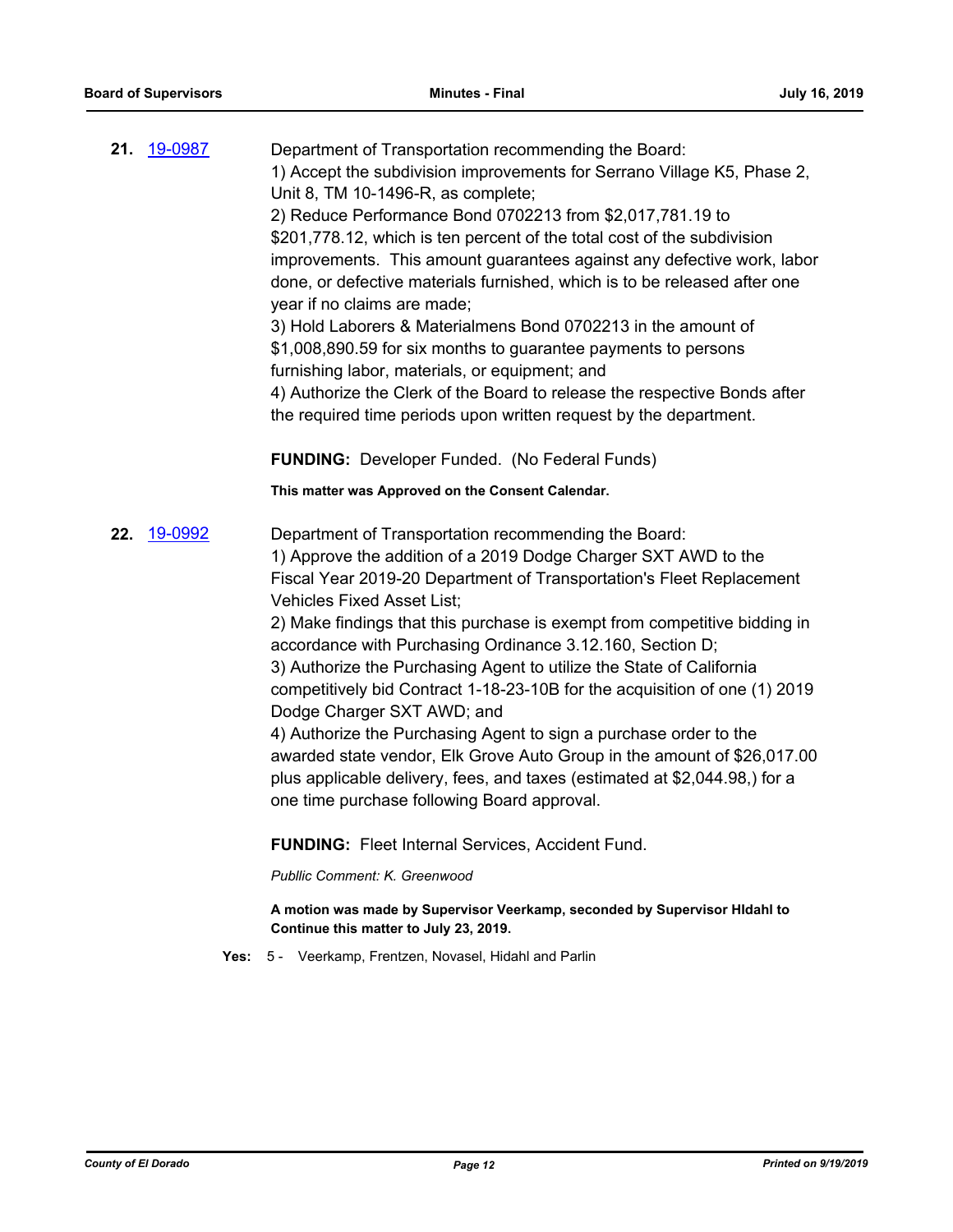**23.** [19-0890](http://eldorado.legistar.com/gateway.aspx?m=l&id=/matter.aspx?key=26213) Department of Transportation recommending the Board consider the following for acquiring right of way for the Industrial Drive/Missouri Flat Road-Signalization Project CIP 73366/36105053 (Project): 1) Approve and authorize the Chair to sign the Easement Acquisition Agreement (Agreement) for Public Purposes with Robert S. Moore and Deborah J. Moore, Trustees, or their successors in trust, under the Moore Family Trust, dated September 5, 2014 (Sellers), for Assessor's Parcel Number 329-261-12 (Parcel). The agreement allows the County to purchase an interest in the Parcel as an Access Easement between Sellers and adjacent parcel for ingress and egress purposes, and a Temporary Construction Easement (TCE). The Easement acquisitions provide right-of-way necessary to construct the Project, at a cost of \$58,000; 2) Approve and authorize the Chair to sign the Certificate of Acceptance

accepting the TCE from Sellers;

3) Authorize the Department of Transportation Director, or designee, to execute the escrow instructions and any other related escrow documents pertaining to the transaction, including payment of title and escrow fees, which are estimated to be \$2,500; and

4) Authorize the Department of Transportation Director or designee to extend the date of closure of escrow upon mutual agreement of both parties, if necessary.

**FUNDING:** Tribe Funds (14%), General Fund (54%), and Accumulative Capital Outlay Funds (32%).

*Public Comment: K. Payne*

**A motion was made by Supervisor Veerkamp, seconded by Supervisor Hidahl to Approve this matter.**

**Yes:** 4 - Veerkamp, Frentzen, Novasel and Hidahl

**Noes:** 1 - Parlin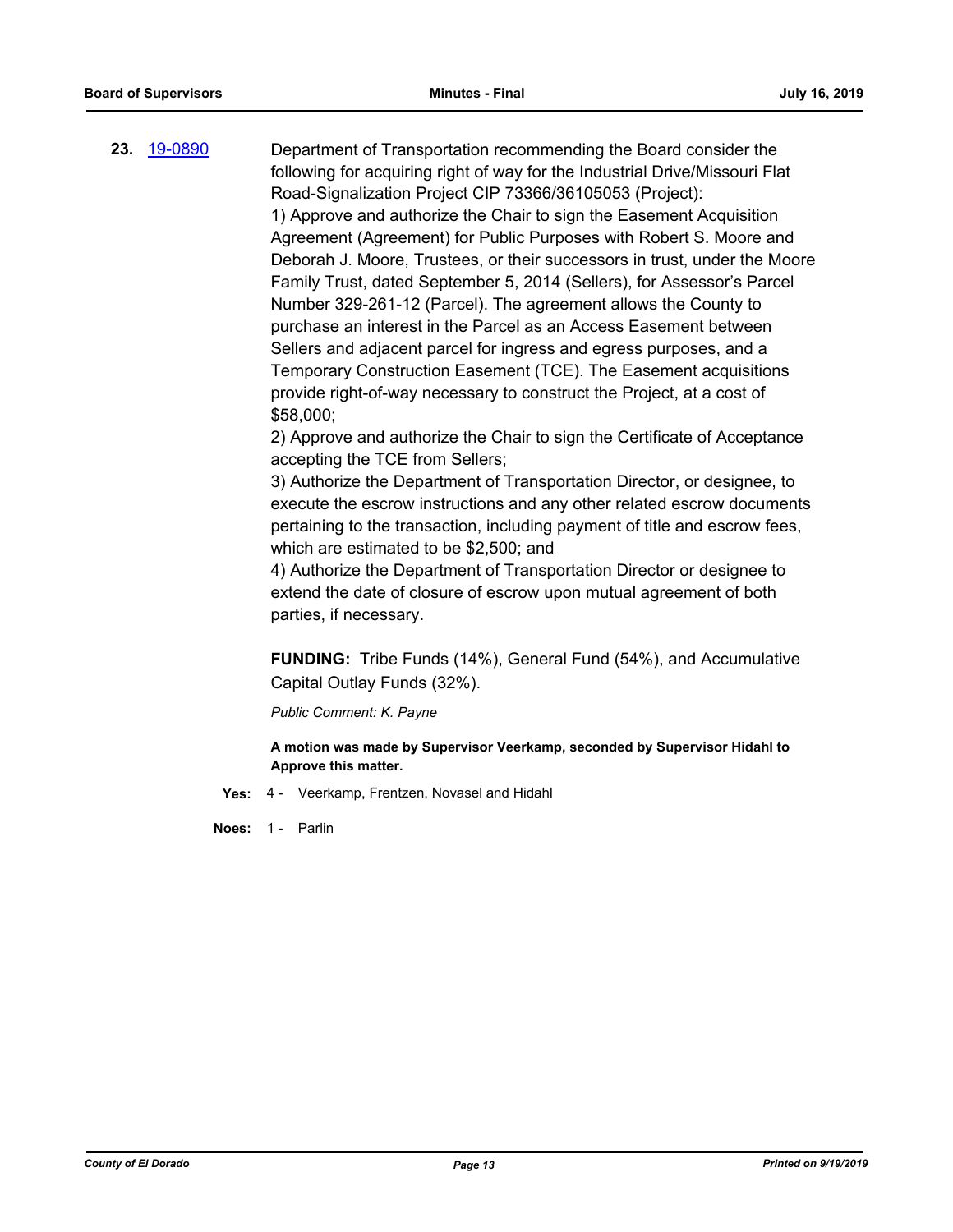**24.** [19-1008](http://eldorado.legistar.com/gateway.aspx?m=l&id=/matter.aspx?key=26330) Department of Transportation recommending the Board consider the following for acquiring right of way for the Country Club Drive Realignment - Bass Lake Road to Tierra de Dios Project (Project), CIP 71360 / 36105010:

> 1) Approve and authorize the Chair to sign the Acquisition Agreement for Public Purposes and the Certificates of Acceptance accepting Grant Deeds, Grant of Public Service Easement, and Temporary Construction Easements from M.H. Mohanna a married man, as his sole and separate property, for Assessor's Parcel Numbers 119-080-12 and 119-080-23. The Fee and Easement acquisitions provide right-of-way necessary to construct the Project, at a cost of \$104,800;

> 2) Authorize the Department of Transportation Director, or designee, to execute the escrow instructions and any other related escrow documents pertaining to the transaction, including payment of title and escrow fees, which are estimated to be \$2,500; and

3) Authorize the Department of Transportation Director, or designee, to extend the date of closure of escrow upon mutual agreement of both parties if necessary.

**FUNDING:** This Project is funded by Developer Advanced Traffic Impact Mitigation (TIM) Zone 8 and TIM Zones 1-7 fees with future reimbursement/credit to Developer, and TIM Zone 8.

**This matter was Approved on the Consent Calendar.**

**25.** [19-0535](http://eldorado.legistar.com/gateway.aspx?m=l&id=/matter.aspx?key=25856) Department of Transportation recommending the Board take the following actions related to the White Meadow Road and Peavine Ridge Road Storm Damage Repair Project, CIP 78711/36102025, Contract 2771: 1) Approve and authorize the Board Chair to sign Contract Change Order 5, in the amount of \$181,498 to realign a portion of Peavine Ridge Road; 2) Find that an exception to the competitive bidding requirement exists for the work described in Contract Change Order 5 and that a waiver of competitive bidding is appropriate; and

3) Authorize an increase to the construction phase budget in the amount of \$247,498.

**FUNDING:** State Transportation Block Grant Exchange funds.

**This matter was Approved on the Consent Calendar.**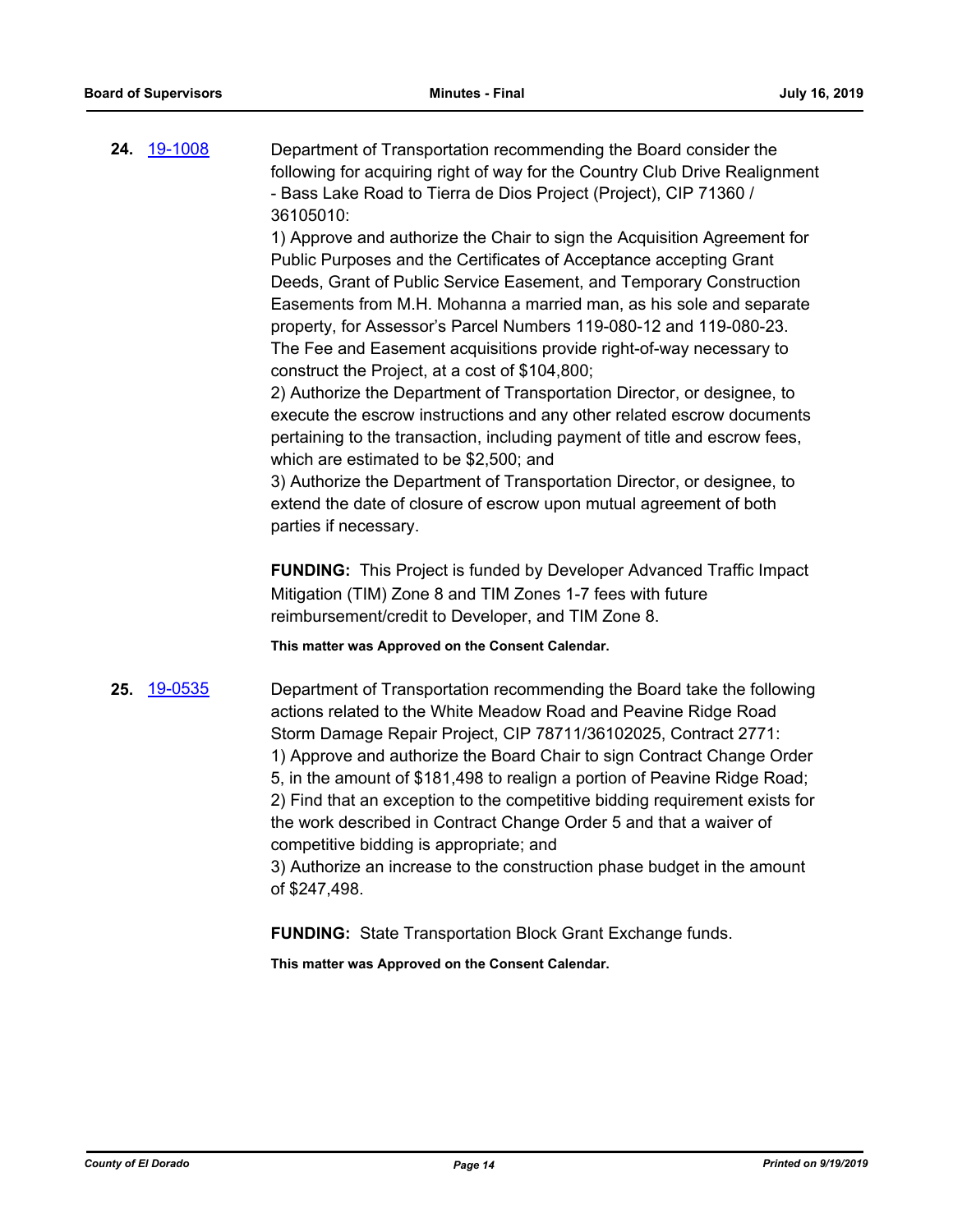**26.** [19-0929](http://eldorado.legistar.com/gateway.aspx?m=l&id=/matter.aspx?key=26252) Environmental Management Department recommending the Board: 1) Award Request for Proposal 19-988-068 for the provision of on-call landfill maintenance services at the Union Mine Disposal Site to the successful proposer, Doug Veerkamp General Engineering, Inc.; 2) Authorize the Environmental Management Department to negotiate a 3-year Agreement for Services with Doug Veerkamp General Engineering, Inc. and an additional Agreement for Services with Joe Vicini, Inc., in an amount not to exceed \$300,000 for each, for a total amount of \$600,000; 3) Authorize the Purchasing Agent to execute said Agreements,

contingent upon County Counsel and Risk Management review, including minor revisions as required; and

4) Make findings that it is more feasible and economical to contract for on-call landfill maintenance services at the Union Mine Landfill Disposal Site.

**FUNDING:** Non-General Fund / County Service Area No. 10 - Solid Waste funds.

**This matter was Approved on the Consent Calendar.**

**Supervisor Veerkamp recused himself from this item.**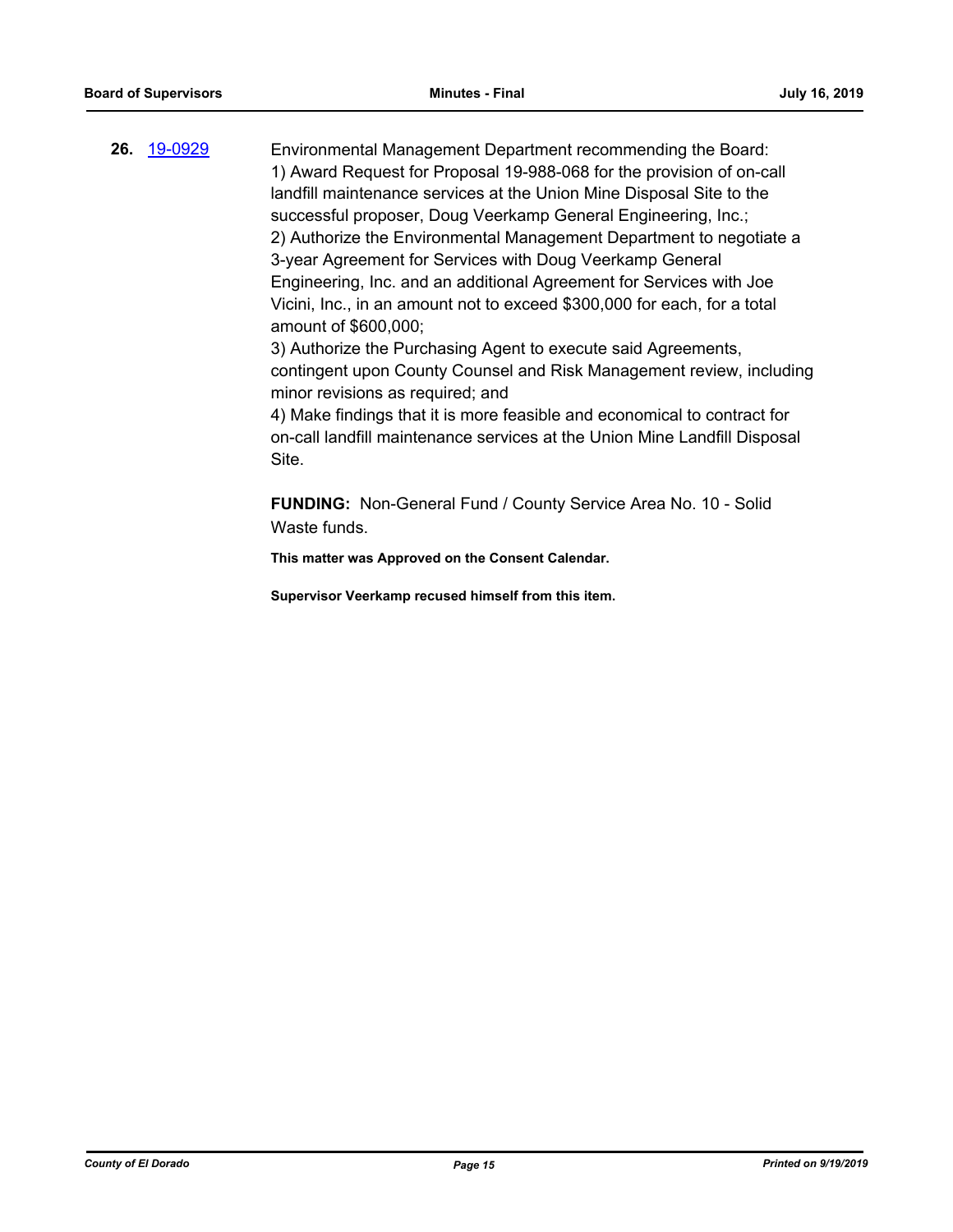#### **LAW AND JUSTICE - CONSENT ITEMS**

**27.** [19-0868](http://eldorado.legistar.com/gateway.aspx?m=l&id=/matter.aspx?key=26191) Probation Department recommending the Board: 1) Make findings that it is more economical and feasible to contract out in accordance with Chapter 3.13, Section 3.13.030 of the County Contracting Out Ordinance to contract out for janitorial services for a leased facility outside the government center locations; 2) Approve and authorize the Chair to sign Agreement for Services 4051 with Pro-Line Cleaning Services, Inc., to provide janitorial services for the Probation Department located at 3974 Durock Road, Shingle Springs, Suites 205-211 and for the Community Corrections Center located at 3974 Durock Road, Shingle Springs, Suites 201-204, for the term of August 1, 2019 through July 31, 2022, with a not to exceed amount of \$88,428.00; and 3) Authorize the Purchasing Agent, or designee, to execute further

documents relating to Agreement for Services 4051, including amendments which do not increase the maximum dollar amount or term of the Agreement, and contingent upon approval by County Counsel and Risk Management.

**FUNDING:** General Fund (\$63,265) and Public Safety Realignment (\$25,163).

**This matter was Approved on the consent calendar.**

**28.** [19-1005](http://eldorado.legistar.com/gateway.aspx?m=l&id=/matter.aspx?key=26327) Sheriff's and District Attorney's Office recommending that the Board approve and authorize the Chair to sign Amendment I to Agreement for Services 177-S1710 with John Riboni's Sport Dog Training for police dog training to increase compensation to a not-to-exceed total of \$75,000, update the Notice to Parties, and Contract Administrator sections.

**FUNDING:** General Fund.

**This matter was Approved on the consent calendar.**

# **END CONSENT CALENDAR**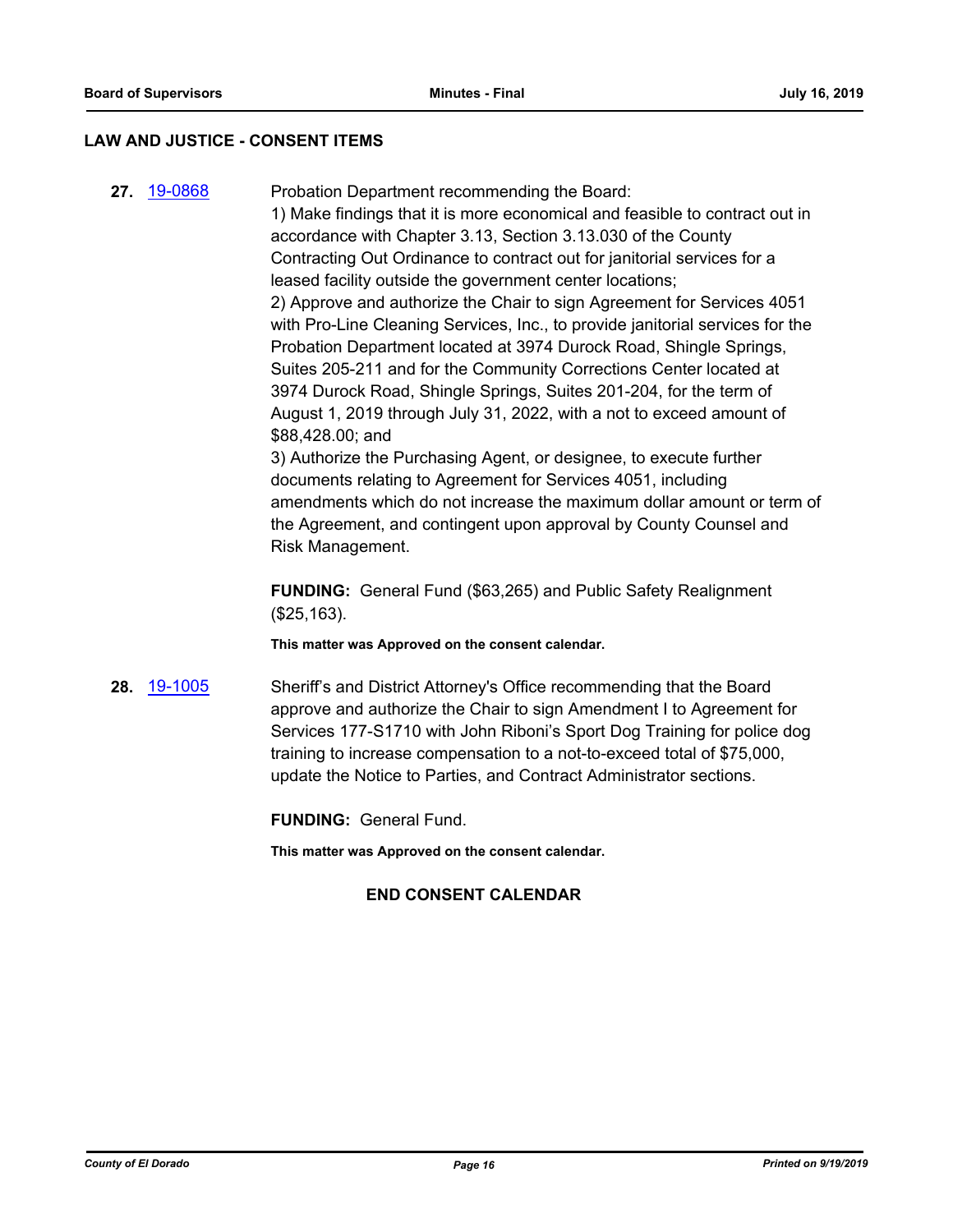#### **DEPARTMENT MATTERS (Items in this category may be called at any time)**

**29.** [19-1041](http://eldorado.legistar.com/gateway.aspx?m=l&id=/matter.aspx?key=26363) Human Resources Department recommending the Board adopt and authorize the Chair to sign Resolution **111-2019** repealing and replacing the County of El Dorado Employee-Employer Relations Resolution 10-83, Employee Relations Amendment 112-86, Employee Relations Amendment 106-2005, Employee Relations Amendment 107-2005, and Recognition Resolution 100-2016. (Est. Time: 5 Min.)

# **FUNDING:** N/A

**A motion was made by Supervisor Hidahl, seconded by Supervisor Veerkamp to Adopt Resolution 111-2019.**

- **Yes:** 5 Veerkamp, Frentzen, Novasel, Hidahl and Parlin
- **30.** [19-1039](http://eldorado.legistar.com/gateway.aspx?m=l&id=/matter.aspx?key=26361) Chief Administrative Office recommending the Board consider the final draft Board of Supervisors Response to the 2018-2019 Grand Jury Report 18-01, Moving Forward in El Dorado County Fire Service Sustainability, issued April 19, 2019; recommending approval of the report as the Final Response and respective letter of transmittal to the Presiding Judge if no further changes are recommended. (Est. Time: 15 Min.)

# **FUNDING:** N/A

**A motion was made by Supervisor Frentzen, seconded by Supervisor Hidahl to Approve this matter.**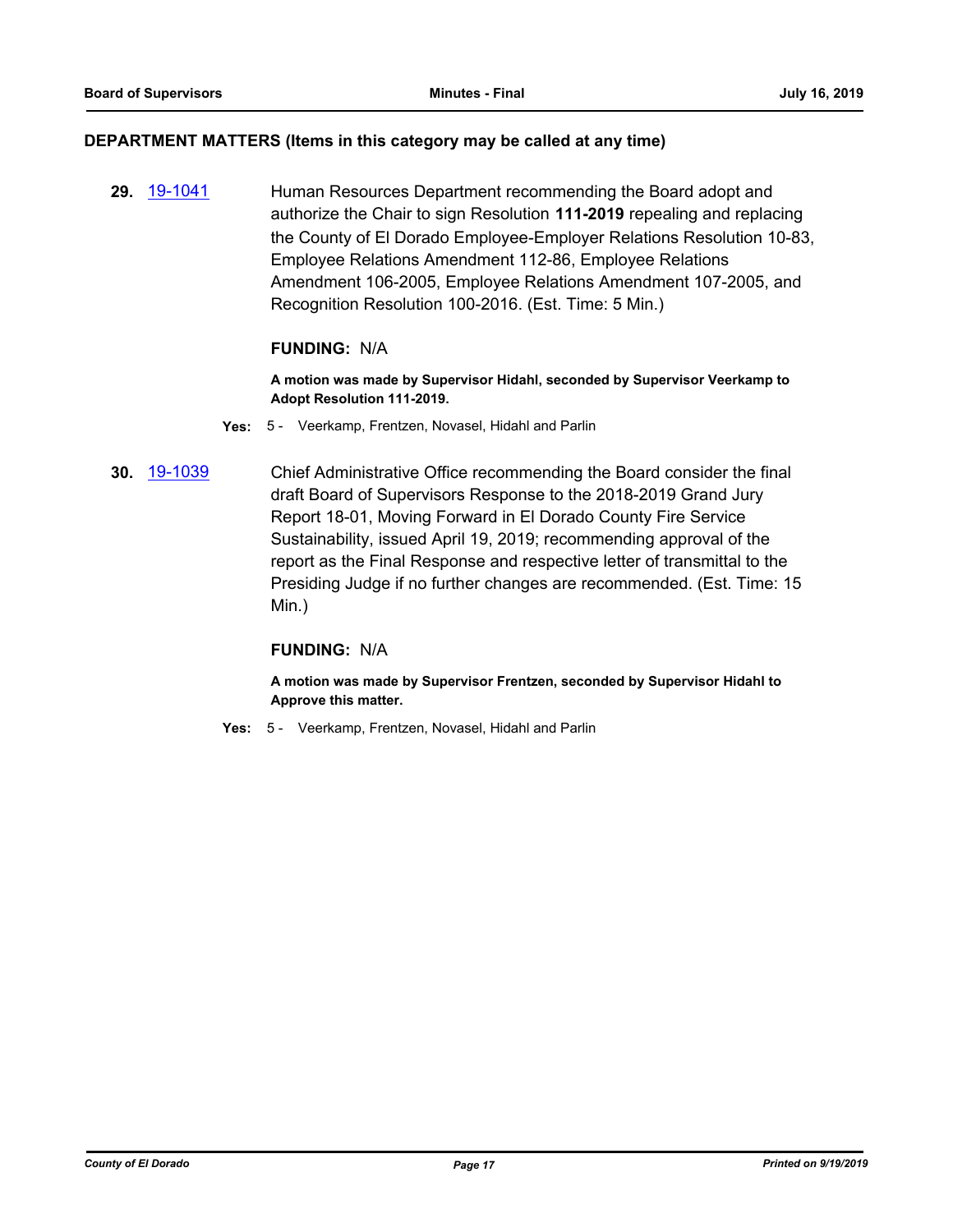#### **10:00 A.M. - TIME ALLOCATION**

**31.** [19-1047](http://eldorado.legistar.com/gateway.aspx?m=l&id=/matter.aspx?key=26369) Chief Administrative Office recommending the Board discuss and provide direction to staff on proposed ballot measure and benefit assessment options to address specific Board priorities, as previously proposed or discussed by the Board, and on Charter amendments related to prior Board discussion regarding non-constitutional, elected official positions. These items have previously been proposed for consideration by voters during the 2020 elections. (Est. Time: 1 Hr.)

#### **FUNDING:** General Fund.

*Public Comment: J. Harn, B.George, K. Payne, K. Beals, L. Brent-Bumb, W. Thomas, S. Ferry, B. Devery, K. Smith*

**A motion was made by Supervisor Veerkamp, seconded by Supervisor Hidahl to Continue this matter to after the 11:00 A.M. items are heard.**

**Yes:** 5 - Veerkamp, Frentzen, Novasel, Hidahl and Parlin

**Assessment/Tax to Support Broadband Implementation**

**The Board deferred Assessment/Tax to Support Broadband Implementation to a later date after the Ad Hoc Committee returns to the Board.**

**Charter Amendments to Identify up to Four Non-Constitutional, Elected Department Head Positions as Appointed Positions**

**A motion was made by Supervisor Frentzen, seconded by Supervisor Parlin to not move forward with a ballot measure with regards to Charter Amendments to Identify up to Four Non-Constitutional, Elected Department Head Positions as Appointed Positions.**

**Yes:** 5 - Veerkamp, Frentzen, Novasel, Hidahl and Parlin

**CSA 3 Increase to Support Snow Removal Equipment**

**A motion was made by Supervisor Novasel, seconded by Supervisor Hidahl to direct staff to move forward with a ballot measure for the March 2020 election regarding CSA 3 Increase to Support Snow Removal Equipment. Included in this direction is for staff is to bring draft language for the ballot measure to the Board for approval and for staff to return to the Board with language for the ballot question. The City of South Lake Tahoe is considering a ballot measure for the March 2020 election, the Board also directed staff to coordinate with the City on both the amount of the increase for CSA 3 and the timing of the ballot measure.**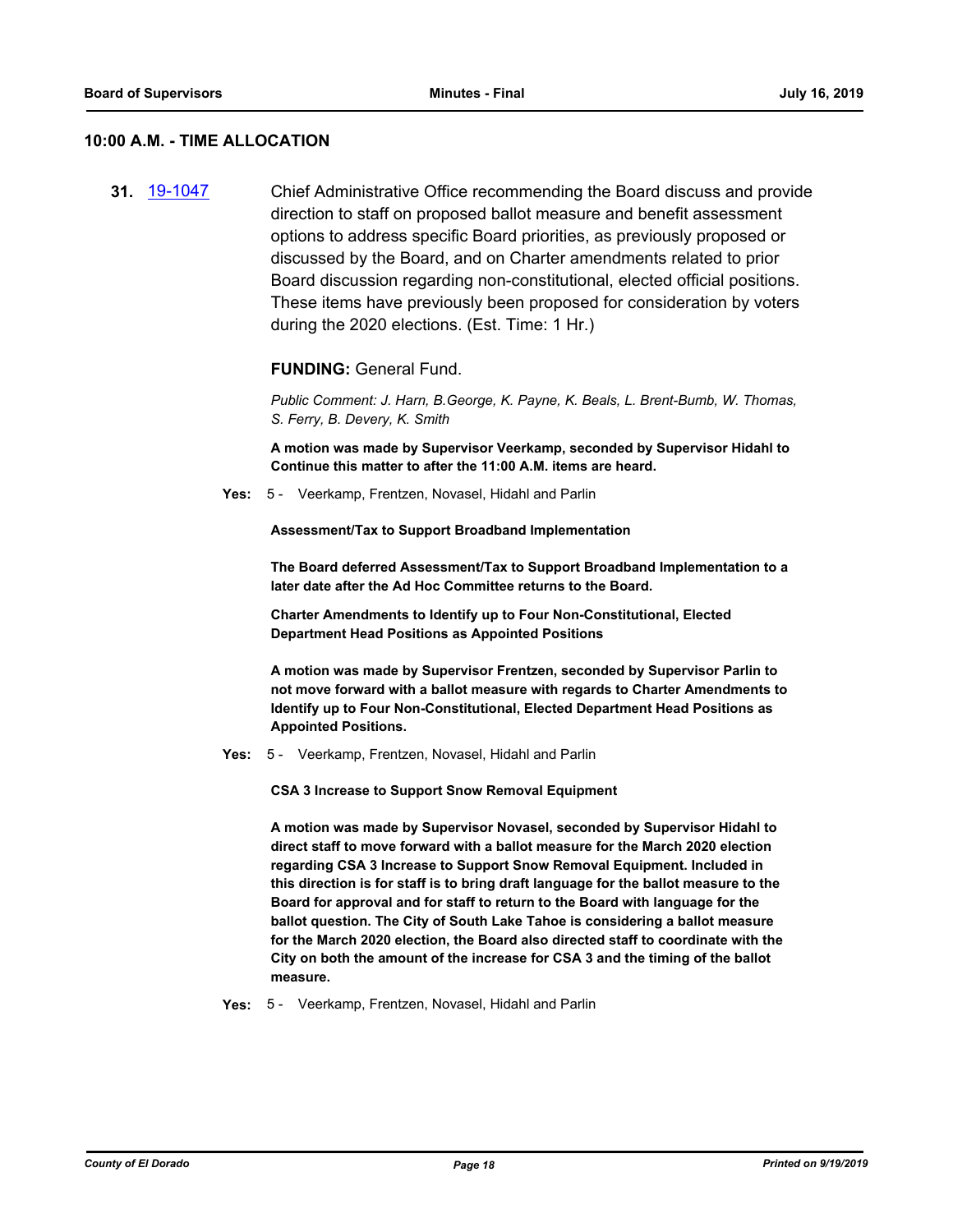**Creation of a Western Slope Cemetery District with a District Sales Tax**

**A motion was made by Supervisor Veerkamp, seconded by Supervisor Hidahl to direct staff to move forward with the creation of a Zone of Benefit for the Western Slope Cemetery District. Included in this direction is for staff is to bring draft language for the ballot measure to the Board for approval. Staff is to return to the Board with language for the ballot question for the March 2020 election for a \$5.00 assessment and consideration of an inflationary factor and a sunset date.**

- **Yes:** 3 Veerkamp, Novasel and Hidahl
- **Noes:** 2 Frentzen and Parlin

**Sales Tax Ballot Measure to Support Road Maintenance & Improvements** 

**A motion was made by Supervisor Hidahl, seconded by Supervisor Novasel to direct staff to move forward with the Sales Tax Ballot Measure to Support Road Maintenance & Improvements for the November 2020 election. Included in this direction is for staff is to bring draft language for the ballot measure to the Board for approval. Staff is directed to create a citizen's oversight committee in the ballot measure that would contribute to decision-making on how the sales tax revenue is spent. The ballot measure is to include a sunset date. The Board gave direction on pursuing an agreement with a public opinion research firm to carry out a survey within the next two months to gauge public opinion on the measure.**

- **Yes:** 4 Veerkamp, Novasel, Hidahl and Parlin
- **Noes:** 1 Frentzen

#### **11:00 A.M. - TIME ALLOCATION**

**32.** [19-0772](http://eldorado.legistar.com/gateway.aspx?m=l&id=/matter.aspx?key=26094) Probation Department recommending the Board: 1) Receive a Presentation on Probation Supervision Week; and 2) Approve and authorize the Chair to sign a Proclamation recognizing July 21-27, 2019 as Pretrial, Probation, and Parole Supervision Week in the County of El Dorado. (Est. Time: 20 Min.)

#### **FUNDING:** N/A

**Supervisor Novasel read the Proclamation. A motion was made by Supervisor Novasel, seconded by Supervisor Veerkamp to Approve this matter.**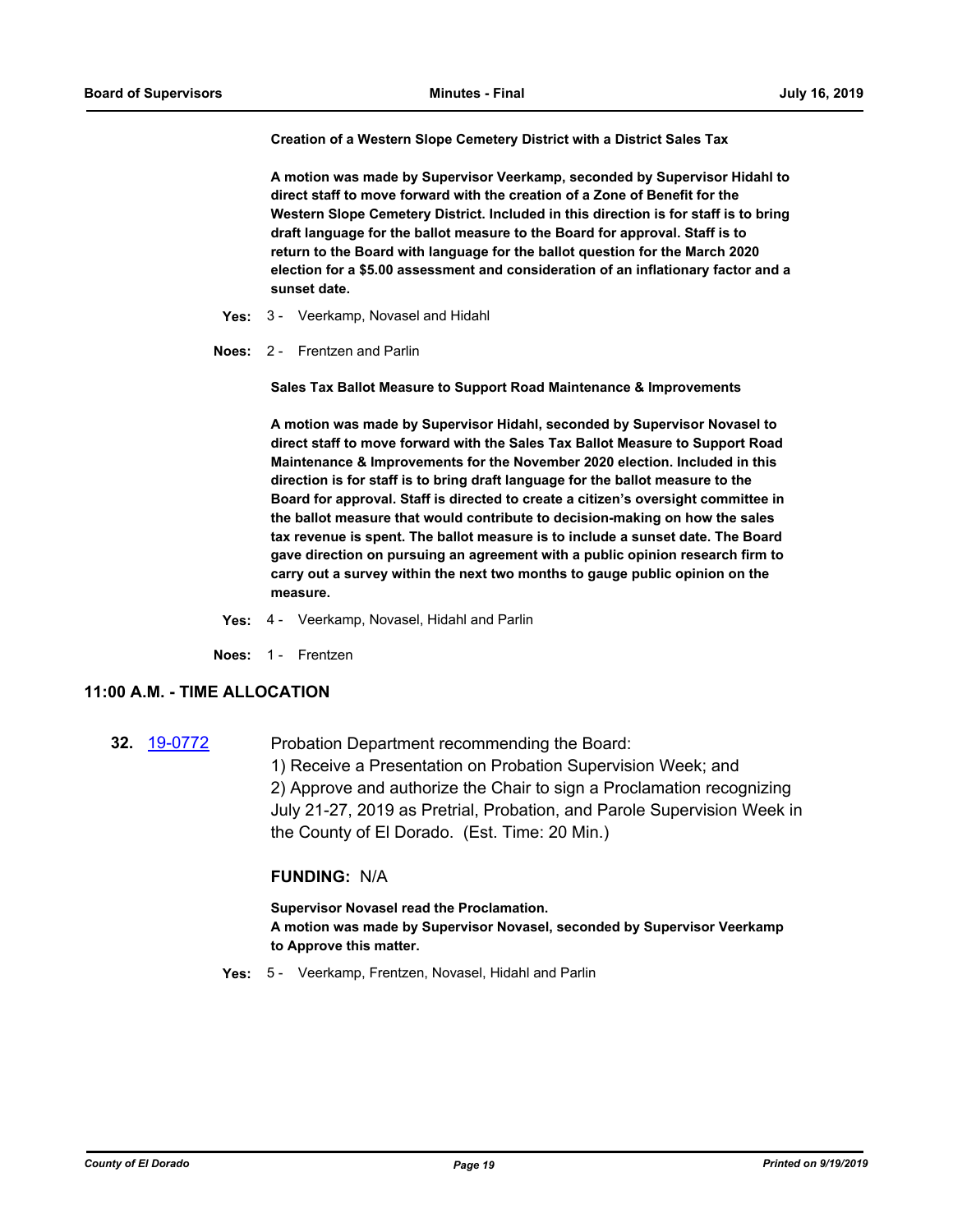| Supervisor Novasel recommending the Board:                                                                              |
|-------------------------------------------------------------------------------------------------------------------------|
| 1) Adopt a Proclamation honoring El Dorado County Department of                                                         |
| Education for 60 years of providing Sugarloaf Fine Arts Camp to the youth                                               |
| in our county; and                                                                                                      |
| 2) Receive and file a presentation by Karen Shelnutt, President of                                                      |
| Sugarloaf Station Foundation. (Est. Time: 10 Min.)                                                                      |
| Supervisor Novasel read the Proclamation.<br>A motion was made by Supervisor Parlin, seconded by Supervisor Frentzen to |
|                                                                                                                         |

**Approve this matter.**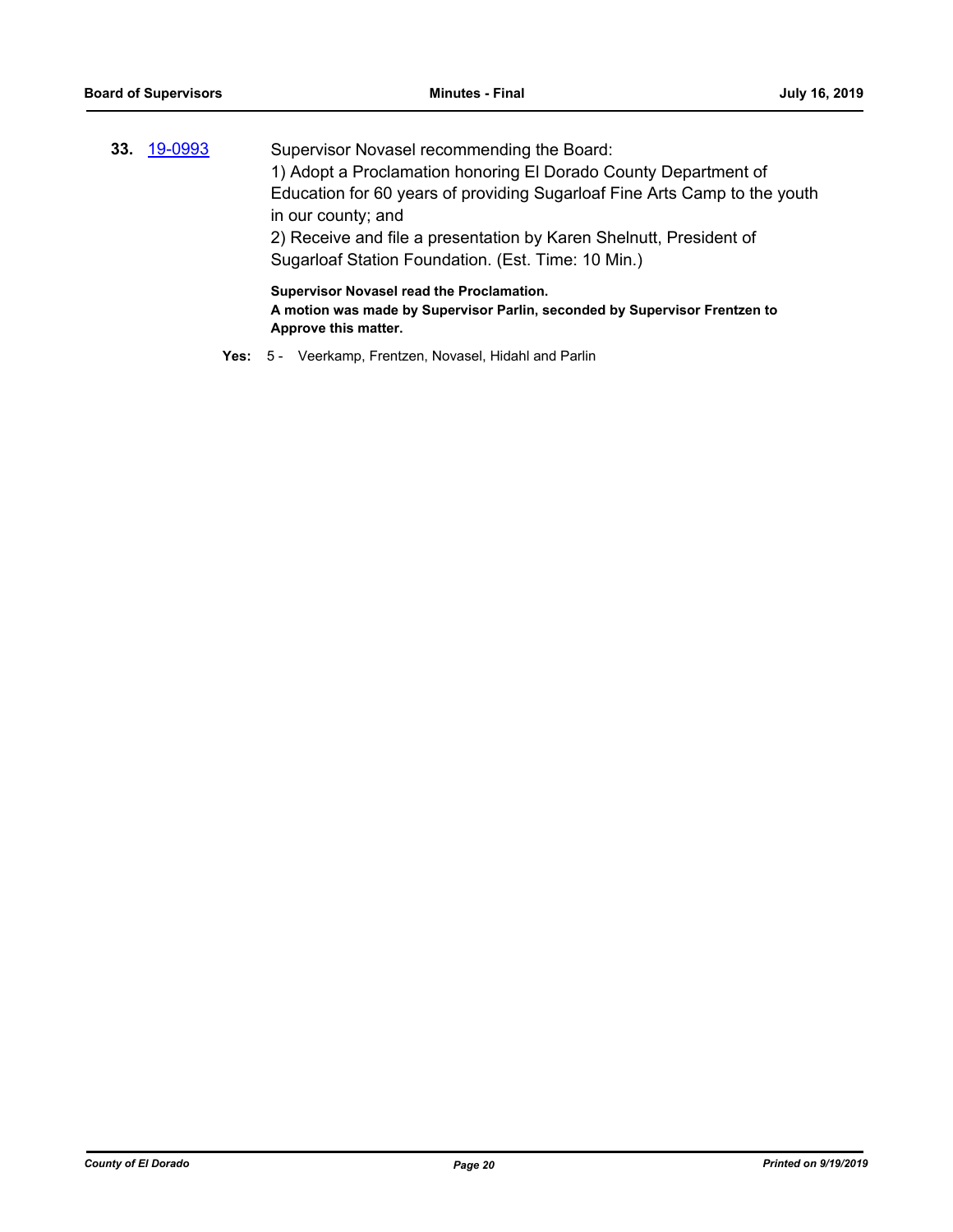#### **1:30 P.M. - TIIME ALLOCATION**

**34.** [19-1017](http://eldorado.legistar.com/gateway.aspx?m=l&id=/matter.aspx?key=26339) HEARING - To consider the recommendation of the Planning Commission on the Farnham project (Rezone Z18-0006) to rezone two properties from Rural Lands 160-Acre to Timber Production Zone on property identified by Assessor's Parcel Numbers 040-050-001 and 095-070-009, consisting of 254.51 acres, in the South County area, submitted by Delbert Farnham; and recommending the Board take the following actions:

1) Find that the project is Exempt pursuant to California Environmental Quality Act Guidelines Section 15264 (Timber Preserves);

2) Approve Z18-0006 rezoning Assessor's Parcel Numbers 040-050-001 and 095-070-009 from Rural Lands 160-Acre to Timber Production Zone based on the Findings presented; and

3) Adopt Ordinance **5104** for said Rezone. (Supervisorial District 2) (Est. Time: 10 Min.)

**Supervisor Novasel opened the hearing and upon conclusion of public comment and staff input, closed the hearing.**

**A motion was made by Supervisor Frentzen, seconded by Supervisor Veerkamp to Approve this matter and Adopt Ordinance 5104.**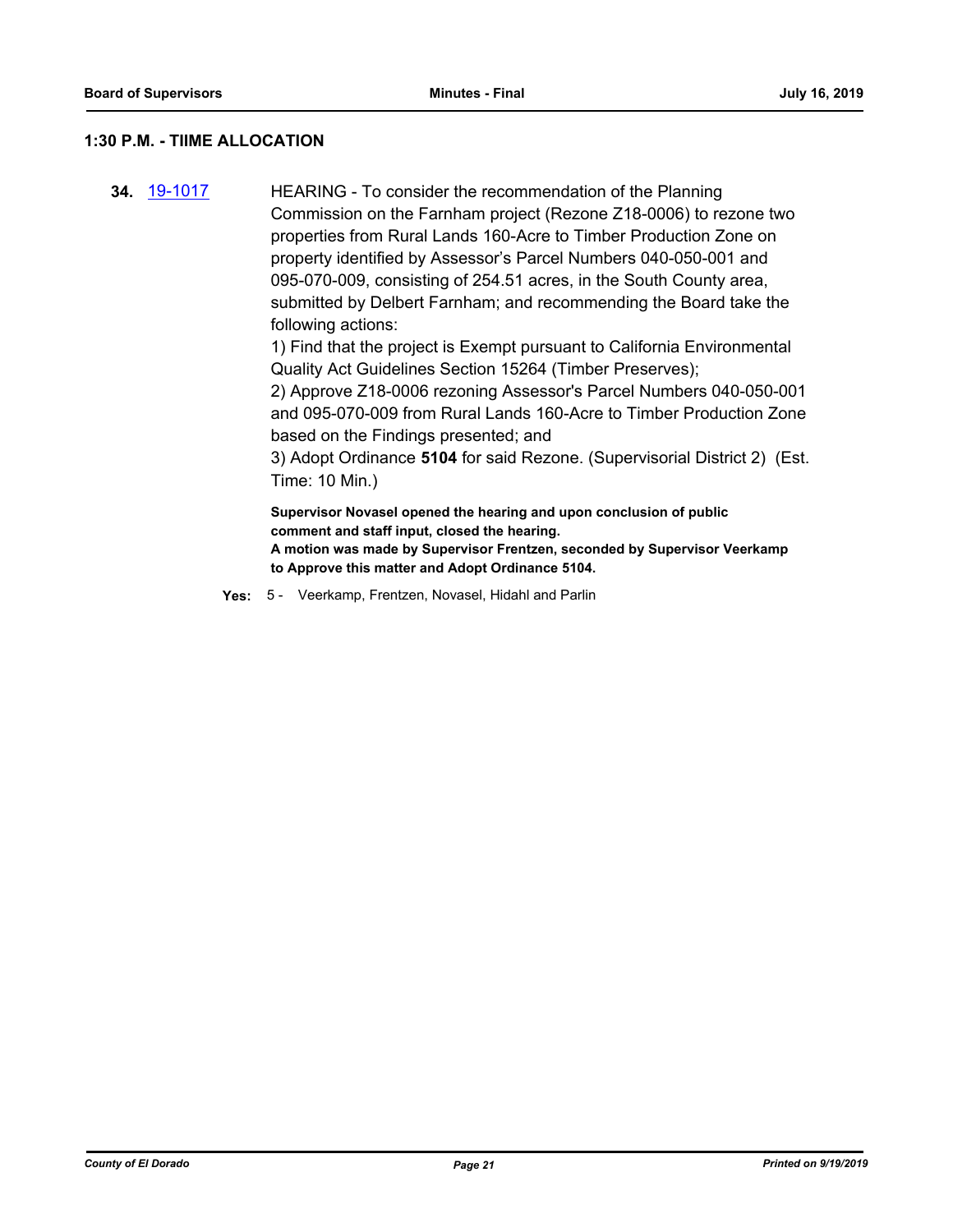#### **ITEMS TO/FROM SUPERVISORS**

**Supervisor Hidahl reported on the following: Cemetery Advisory Committee meeting. Local Agency Formation Commission meeting. Fish and Wildlife Commission meeting. Union MIne Disposal site tour. New Employee orientation. El Dorado Hills Community Council meeting. Area Planning Advisory Committee meeting. Veterans Affairs Commission meeting. Community and Economic Development Advisory Committee meeting.**

**Supervisor Frentzen reported on the following: Town Hall meeting at Pioneer Park. Long Range Planning meetings with staff. Development projects tour. Local Agency Formation Commission meeting. North State Building Industry Association.**

**Supervisor Veerkamp reported on the following: California Transportation Commission meeting. Public meeting for Parks projects. Sacramento Area Council of Governments tour. Forest Management Task Force meeting. Harvest Season traffic meeting. Masonic Lodge speaking engagement. Farm to Fork event.**

**Supervisor Parlin reported on the following: Mosquito community meeting. Cemetery Advisory Committee meeting. Tahoe and Gardenville historical tour. PG&E representative meeting. Western Railroad foundation meeting. Garden Valley parade. Kelsey Schoolhouse breakfast. Tree Mortality Task Force meeting. Forest Management meeting. El Dorado Hills Fire meeting. Southfork festival in Lotus. Veterans Affairs Commission meeting. Long Range Planning briefing. Volcanoville meeting. Forest Management meeting. Garden Valley fire parcel assessment.**

**Supervisor Novasel reported on the following: Tahoe Regional Planning Agency meeting. Lake Tahoe Community College graduation. Lake Tahoe 4th of July parade. Pilot Traffic program. American Golf tournament. Lake Tahoe Taste of Gold at Lake Tahoe Community College.**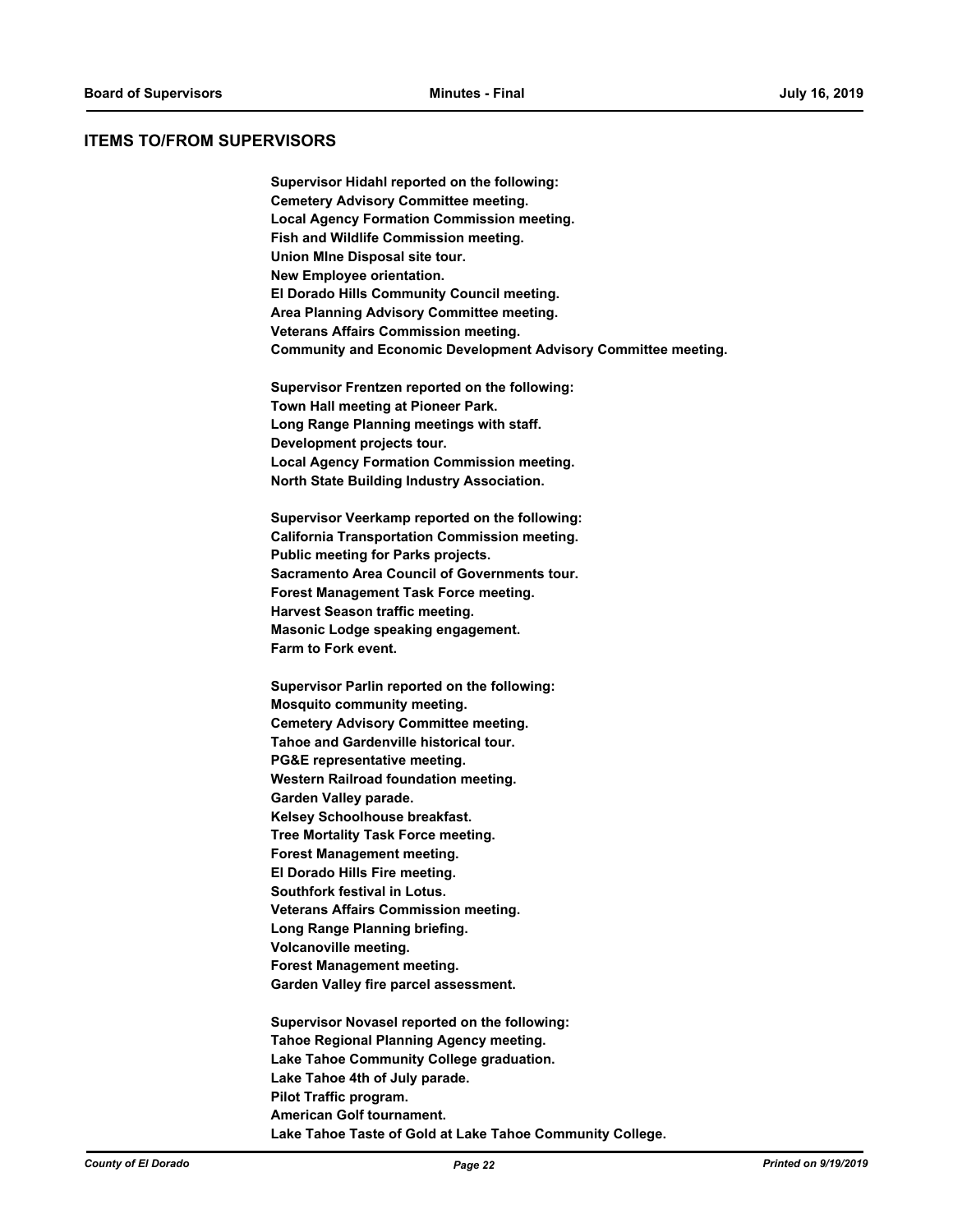**Juvenile Treatment Center lunch.**

# **CAO UPDATE**

**Don Ashton, Chief Administrative Officer, reported on the following: City Manager of South Lake Tahoe meeting. Two by Two meetings.**

**ADJOURNED AT 4:09 P.M. in honor of Frank Cunha**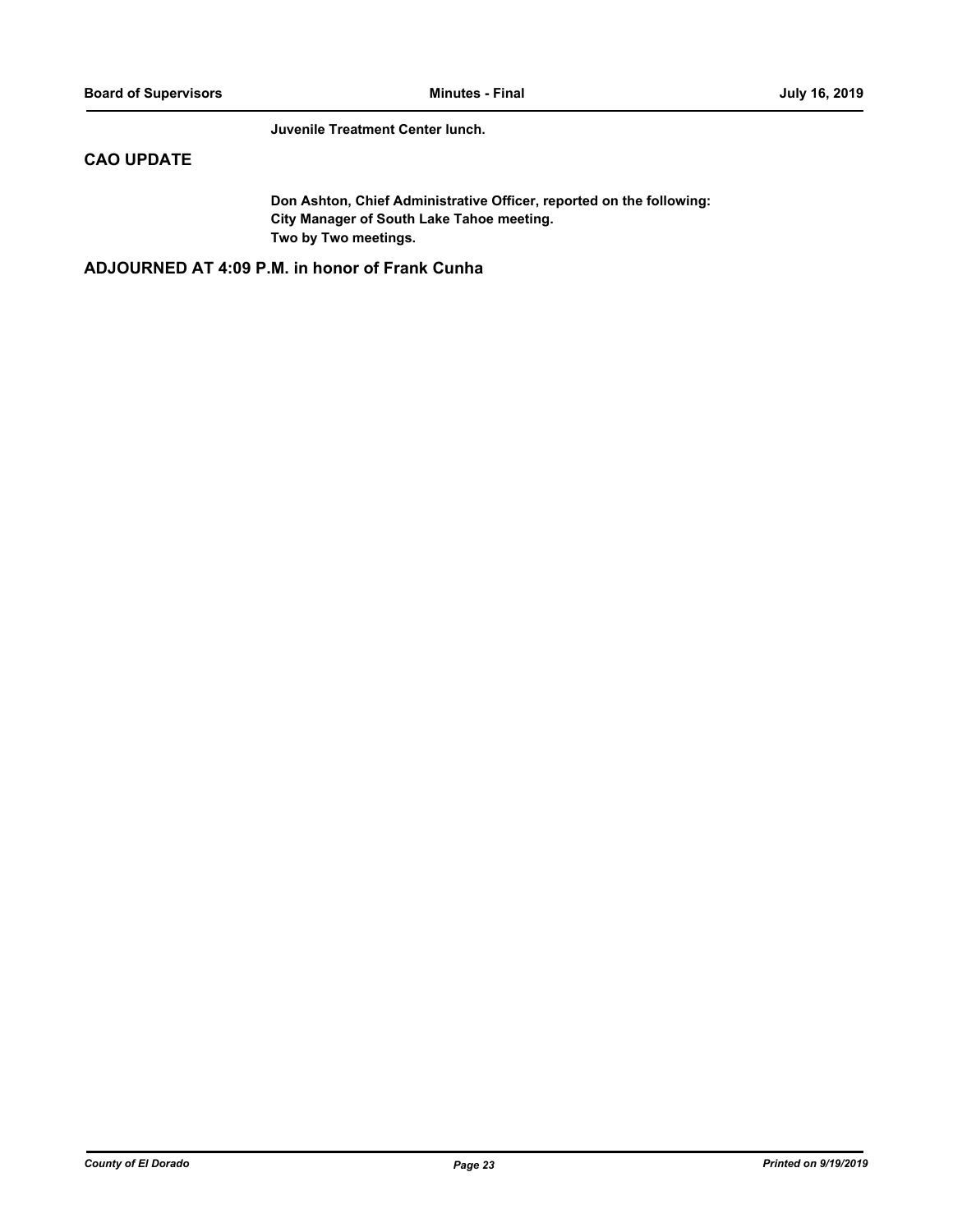# **CLOSED SESSION**

- **35.** [19-1086](http://eldorado.legistar.com/gateway.aspx?m=l&id=/matter.aspx?key=26408) **Pursuant to Government Code Section 54957-** Consultation with County Security Officer, Jimmy Gonzalez. (Est. Time: 10 Min.) **No Action Reported. All five Supervisors participated.**
- **36.** [19-1089](http://eldorado.legistar.com/gateway.aspx?m=l&id=/matter.aspx?key=26411) **Conference with Legal Counsel - Existing Litigation** pursuant to Government Code Section 54956.9(d)(1). Title: El Dorado County Emergency Medical Services v. Emergency Medical Services Authority; Office of Administrative Hearings Case No. 2019010199 (CSA3 Appeal) Number of potential cases: (1). (Est. Time: 20 Min.)

**No Action Reported. All five Supervisors participated.**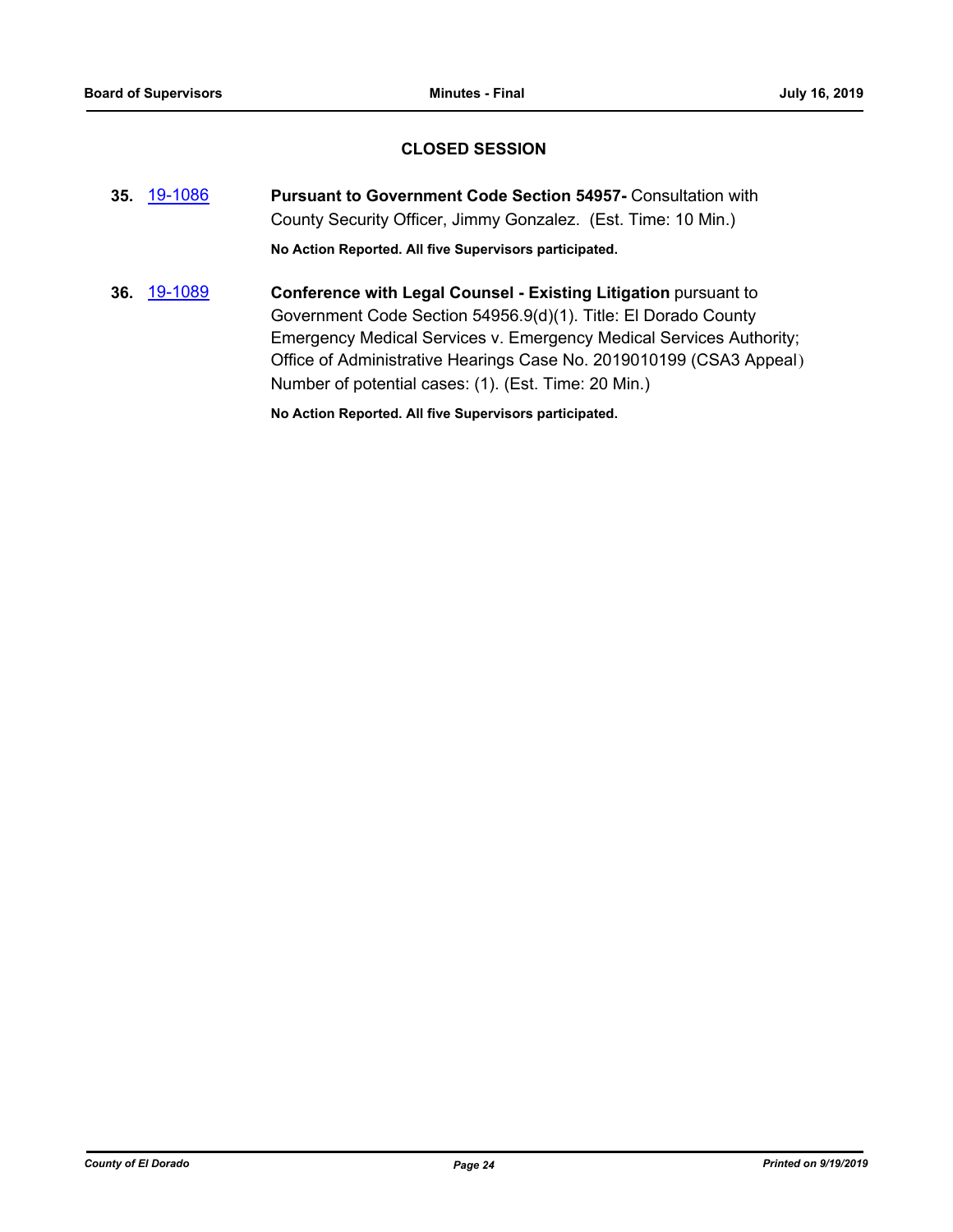On August 19, 2003, the Board adopted the following protocol: It is a requirement that all speakers, County staff and the public, when approaching the podium to make a visual presentation to the Board of Supervisors, must provide the Clerk with the appropriate number of hard copies of the presentation for Board members and the audience.